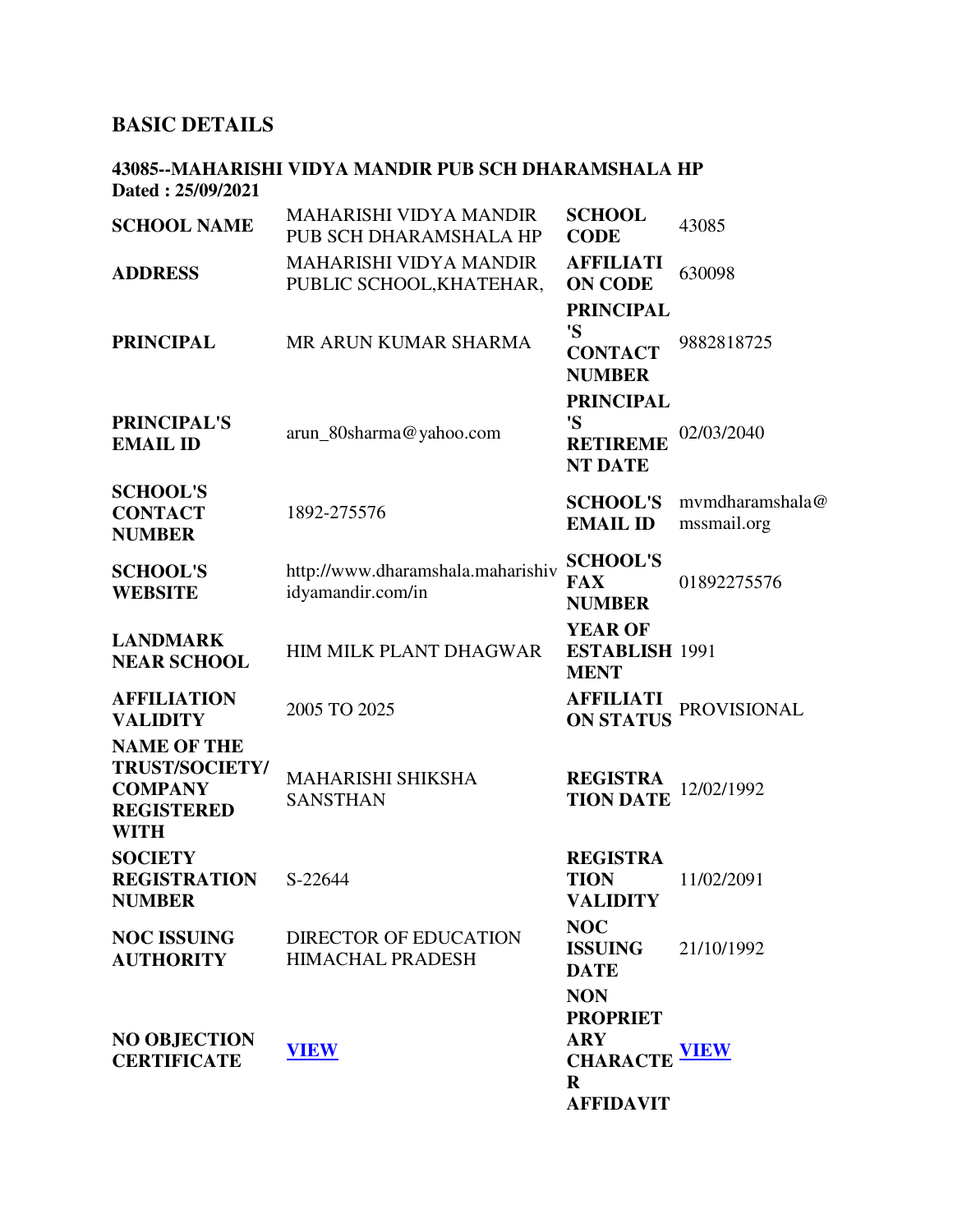| <b>SCHOOL NAME</b>                                                                                                                                                                              | <b>MAHARISHI VIDYA MANDIR</b><br>PUB SCH DHARAMSHALA HP |    | <b>SCHOOL</b><br><b>CODE</b><br>/NON<br><b>PROFIT</b><br><b>COMPANY</b><br><b>AFFIDAVIT</b>                                                               | 43085      |                |
|-------------------------------------------------------------------------------------------------------------------------------------------------------------------------------------------------|---------------------------------------------------------|----|-----------------------------------------------------------------------------------------------------------------------------------------------------------|------------|----------------|
| <b>WHETHER</b><br><b>SCHOOL IS</b><br><b>RUNNING</b><br><b>MORNING/</b><br><b>EVENING/</b><br><b>DOUBLE SHIFT?</b><br><b>WHETHER</b><br><b>OFFERED</b><br><b>VOCATIONAL/SKI</b><br>LL SUBJECTS? | Morning<br>No                                           |    | <b>CURRENTL</b><br><b>Y RUNNING</b><br><b>CLASSES</b><br><b>FROM</b><br><b>EXAMINAT</b><br><b>ION</b><br><b>CENTER</b><br><b>NUMBER,</b><br><b>IF ANY</b> | 12<br>4420 |                |
| <b>FACULTY DETAILS</b>                                                                                                                                                                          |                                                         |    |                                                                                                                                                           |            |                |
| Dated: 25/09/2021                                                                                                                                                                               | 43085--MAHARISHI VIDYA MANDIR PUB SCH DHARAMSHALA HP    |    |                                                                                                                                                           |            |                |
| <b>CLASSES</b> )                                                                                                                                                                                | <b>TOTAL NUMBER OF TEACHERS (ALL</b>                    | 12 | <b>NUMBER OF PGTs</b>                                                                                                                                     |            | $\overline{7}$ |
| <b>NUMBER OF TGTs</b>                                                                                                                                                                           |                                                         | 04 | <b>NUMBER OF PRTs</b>                                                                                                                                     |            | 01             |

**NUMBER OF PETs** 

**NUMBER OF MANDATORY TRAINING QUALIFIED TEACHERS** 

**WHETHER SPECIAL EDUCATOR APPOINTED?** 

| 04 | <b>NUMBER OF PRTs</b>                                                                | 01 |
|----|--------------------------------------------------------------------------------------|----|
| 1  | <b>OTHER NON-TEACHING</b><br><b>STAFF</b>                                            | 03 |
| 00 | <b>NUMBER OF TRAININGS</b><br><b>ATTENDED BY FACULTY 0</b><br><b>SINCE LAST YEAR</b> |    |
|    | <b>WHETHER COUNSELLOR</b><br><b>NO AND WELLNESS</b><br><b>TEACHER APPOINTED?</b>     | NΩ |
|    |                                                                                      |    |

| <b>HAS MANDATORY TRAINING OF TEACHERS</b>                 |  |
|-----------------------------------------------------------|--|
| AS PER THE TRAINING POLICY (SECTION-16 YES NUMBER OF NTTs |  |
| <b>OF AFFILIATION BYE-LAWS) BEEN</b>                      |  |
| <b>COMPLETED?</b>                                         |  |

## **STUDENT DETAILS**

**43085--MAHARISHI VIDYA MANDIR PUB SCH DHARAMSHALA HP Dated : 24/09/2021**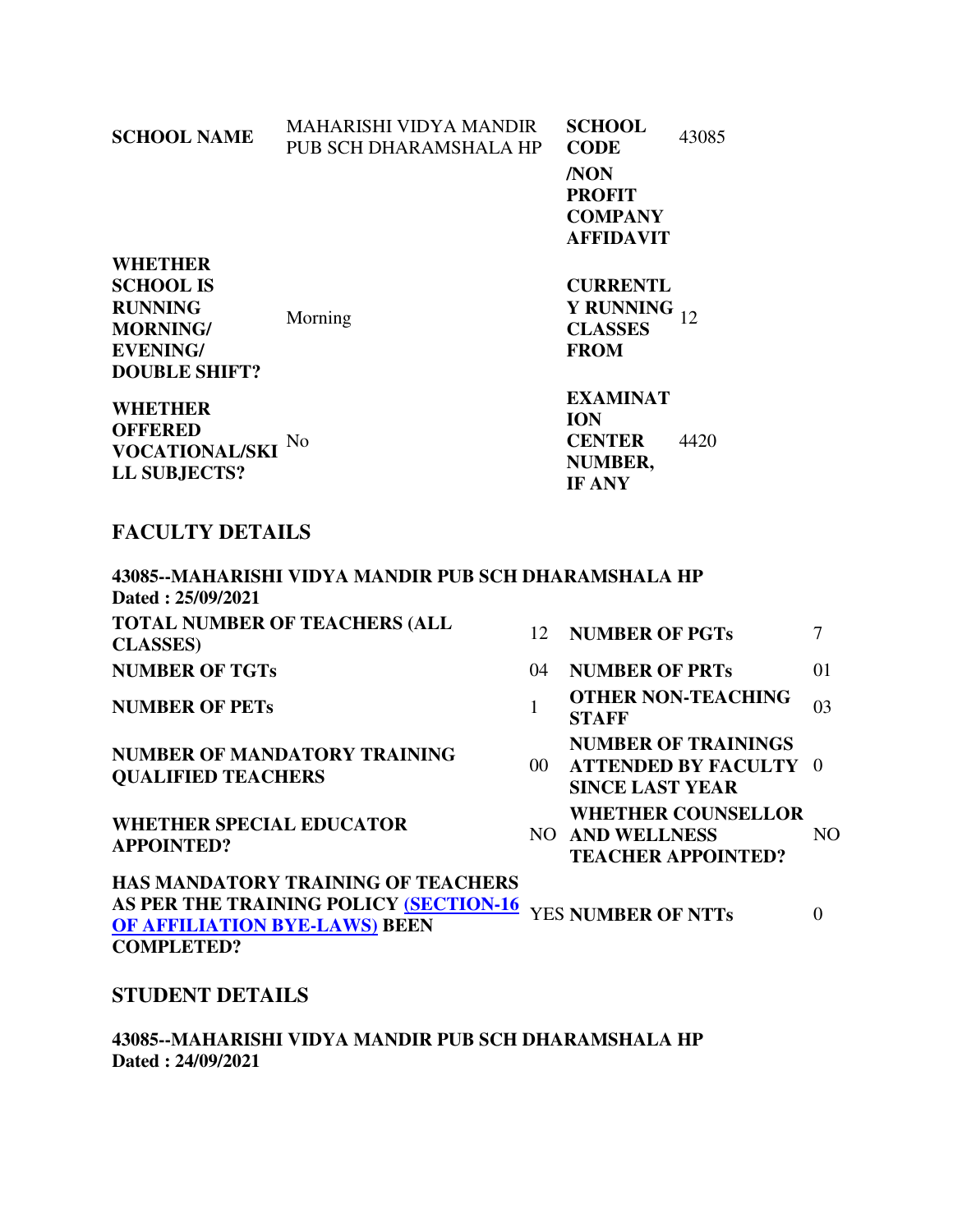| <b>CLASS</b>            | <b>TOTAL NUMBER OF</b><br><b>SECTIONS</b> | <b>TOTAL PER CLASS</b><br><b>INTAKE</b> | <b>TOTAL NUMBER OF</b><br><b>STUDENTS</b> |
|-------------------------|-------------------------------------------|-----------------------------------------|-------------------------------------------|
| $\mathbf{1}$            | 1                                         | 30                                      | 26                                        |
| $\overline{2}$          |                                           | 30                                      | 20                                        |
| 3                       |                                           | 30                                      | 16                                        |
| $\overline{\mathbf{4}}$ |                                           | 30                                      | 14                                        |
| 5                       |                                           | 30                                      | 19                                        |
| 6                       |                                           | 30                                      | 12                                        |
| $\overline{7}$          |                                           | 30                                      | 25                                        |
| 8                       | 1                                         | 30                                      | 12                                        |
| 9                       |                                           | 30                                      | 15                                        |
| <b>10</b>               |                                           | 30                                      | 13                                        |
| 11                      |                                           | 30                                      | 06                                        |
| 12                      |                                           | 30                                      | 09                                        |

# **ACADEMIC DETAILS**

#### **43085--MAHARISHI VIDYA MANDIR PUB SCH DHARAMSHALA HP Dated : 25/09/2021 SUBJECTS OFFERED FOR CLASS 10 SUBJECTS OFFERED FOR CLASS 12**

| 041---MATHEMATICS<br>085---HINDI COURSE-B<br>184---ENGLISH LANG & LIT.<br>086---SCIENCE<br>087---SOCIAL SCIENCE<br>241---MATHEMATICS BASIC | 055---ACCOUNTANCY<br>044---BIOLOGY<br>054---BUSINESS STUDIES<br>043---CHEMISTRY<br>030---ECONOMICS<br>301---ENGLISH CORE<br>041---MATHEMATICS<br>048---PHYSICAL EDUCATION<br>042---PHYSICS |
|--------------------------------------------------------------------------------------------------------------------------------------------|--------------------------------------------------------------------------------------------------------------------------------------------------------------------------------------------|
|--------------------------------------------------------------------------------------------------------------------------------------------|--------------------------------------------------------------------------------------------------------------------------------------------------------------------------------------------|

### **INFRASTRUCTURE DETAILS**

| 43085--MAHARISHI VIDYA MANDIR PUB SCH DHARAMSHALA HP<br>Dated: 25/09/2021 |       |                                                  |    |
|---------------------------------------------------------------------------|-------|--------------------------------------------------|----|
| TOTAL NUMBER OF SITES OF<br><b>SCHOOL</b>                                 |       | <b>TOTAL NUMBER OF</b><br><b>BUILDING BLOCKS</b> |    |
| <b>TOTAL AREA OF SCHOOL IN</b><br><b>SQUARE METRES</b>                    | 17123 | <b>TOTAL NUMBER OF</b><br><b>PLAYGROUNDS</b>     |    |
| <b>TOTAL AREA OF</b><br>PLAYGROUND IN SQUARE<br><b>METRES</b>             | 12000 | <b>TOTAL NUMBER OF</b><br><b>ROOMS</b>           | 24 |
| <b>TOTAL NUMBER OF SMALL-</b>                                             | 3     | <b>TOTAL NUMBER OF</b>                           |    |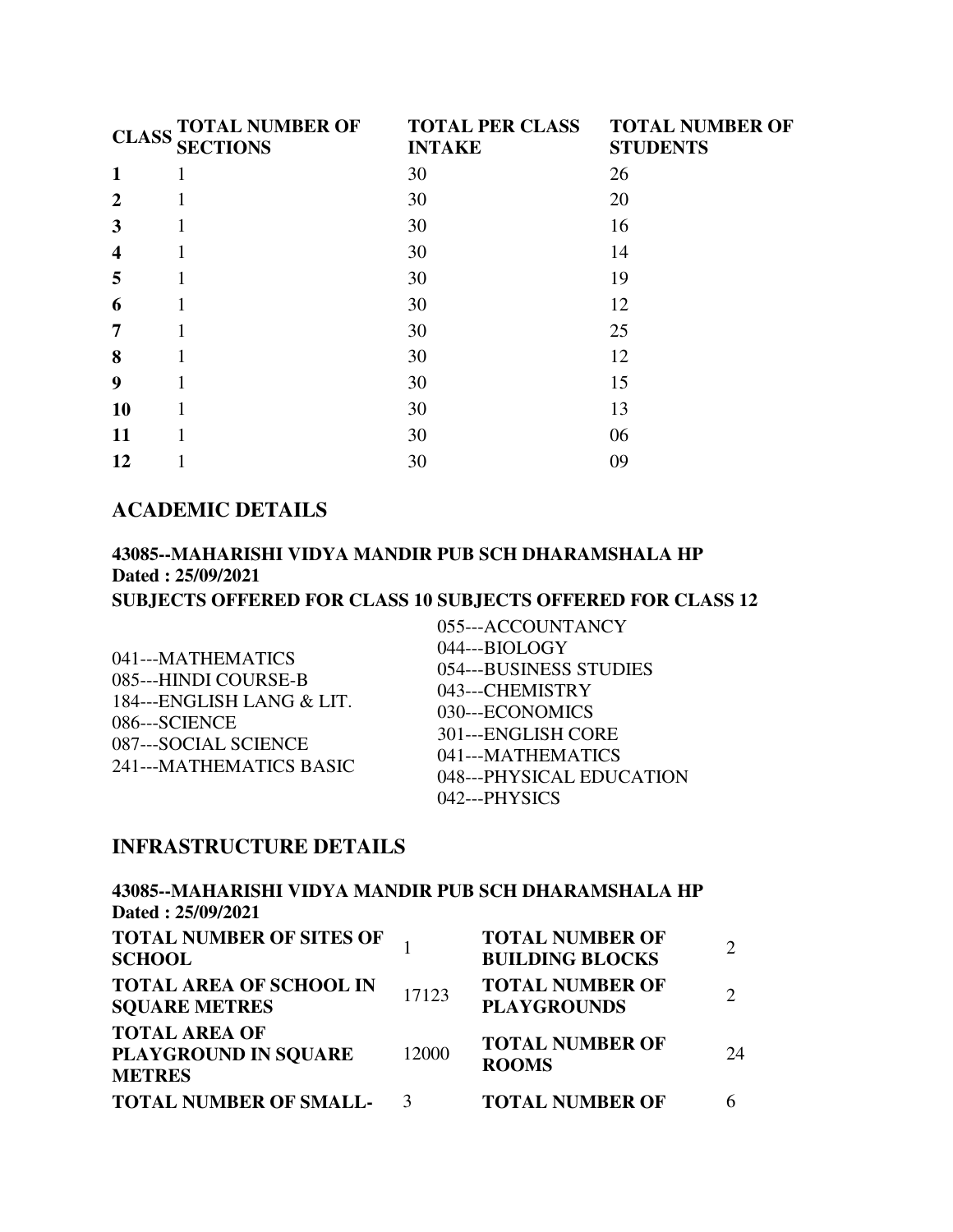| <b>TOTAL NUMBER OF SITES OF</b><br><b>SCHOOL</b>                         | $\mathbf{1}$   | <b>TOTAL NUMBER OF</b><br><b>BUILDING BLOCKS</b>                               | $\overline{2}$ |
|--------------------------------------------------------------------------|----------------|--------------------------------------------------------------------------------|----------------|
| <b>SIZED ROOMS</b>                                                       |                | <b>MEDIUM-SIZED ROOMS</b>                                                      |                |
| <b>TOTAL NUMBER OF LARGE-</b><br><b>SIZED ROOMS</b>                      | 21             | <b>TOTAL NUMBER OF</b><br><b>MALE REST ROOM</b>                                | $\mathbf{1}$   |
| <b>TOTAL NUMBER OF FEMALE</b><br><b>REST ROOM</b>                        | $\mathbf{1}$   | <b>NUMBER OF GIRLS</b><br><b>TOILET</b>                                        | 9              |
| <b>NUMBER OF BOYS TOILET</b>                                             | 9              | <b>NUMBER OF TOILETS</b><br><b>FOR DIFFERENTLY</b><br><b>ABLED PERSONS</b>     | $\theta$       |
| <b>NUMBER OF WASHROOMS</b><br><b>FOR FEMALE STAFF</b>                    | 3              | <b>NUMBER OF</b><br><b>WASHROOMS FOR MALE 3</b><br><b>STAFF</b>                |                |
| <b>TOTAL NUMBER OF</b><br><b>LIBRARIES</b>                               | $\mathbf{1}$   | <b>NUMBER OF</b><br><b>LABORATORIES</b>                                        | 3              |
| <b>TOTAL NUMBER OF STUDENT</b><br><b>CANTEENS</b>                        | $\theta$       | <b>TOTAL NUMBER OF</b><br><b>STAFF CANTEENS</b>                                | $\overline{0}$ |
| <b>NUMBER OF WATER</b><br><b>PURIFIERS/ROS</b>                           | $\theta$       | <b>NUMBER OF</b><br><b>AUDITORIUMS</b>                                         | 1              |
| <b>NUMBER OF</b><br><b>LIFTS/ELEVATORS</b>                               | 00             | <b>NUMBER OF DIGITAL</b><br><b>CLASSROOMS</b>                                  | 00             |
| <b>DOES THE SCHOOL HAVE</b><br><b>HOSTEL FACILITY</b>                    | N <sub>O</sub> | <b>DOES THE SCHOOL HAVE</b><br><b>GUARDS EMPLOYED FOR YES</b><br><b>SAFETY</b> |                |
| <b>DOES THE SCHOOL HAVE</b><br><b>FIRE EXTINGUISHERS</b>                 | <b>YES</b>     | DOES THE SCHOOL HAVE NO<br><b>SPRINKLERS</b>                                   |                |
| <b>DOES THE SCHOOL HAVE</b><br><b>CCTV CAMERAS INSTALLED?</b>            | <b>YES</b>     | <b>IS THE SCHOOL</b><br><b>EXAMINATION CENTER</b><br><b>OF CBSE?</b>           | N <sub>O</sub> |
| <b>TOTAL NUMBER OF</b><br><b>COMPUTERS IN ALL</b><br><b>COMPUTER LAB</b> | 14             | DOES THE SCHOOL HAVE NO<br><b>WEB SERVERS</b>                                  |                |
| DOES THE SCHOOL HAVE A<br><b>BOUNDARY WALL?</b>                          | <b>YES</b>     | <b>IS YOUR SCHOOL</b><br><b>BARRIER FREE/ HAS</b><br><b>RAMPS?</b>             | N <sub>O</sub> |
| <b>DOES THE SCHOOL HAVE</b><br><b>CLINIC FACILITY?</b>                   | <b>YES</b>     | <b>DOES THE SCHOOL HAVE</b><br><b>A STRONG ROOM?</b>                           | N <sub>O</sub> |
| <b>DOES THE SCHOOL HAVE A</b><br><b>GYMNASIUM?</b>                       | NO             | <b>IS YOUR SCHOOL WI-FI</b><br><b>ENABLED?</b>                                 | <b>YES</b>     |
| <b>PROVISION OF WEB BASED</b><br><b>LEARNING PROGRAMS?</b>               | NO             | DOES THE SCHOOL HAVE <sub>YES</sub><br><b>FIRE ALARMS?</b>                     |                |
| <b>DOES THE SCHOOL HAVE</b>                                              | <b>YES</b>     | <b>DOES THE SCHOOL HAVE YES</b>                                                |                |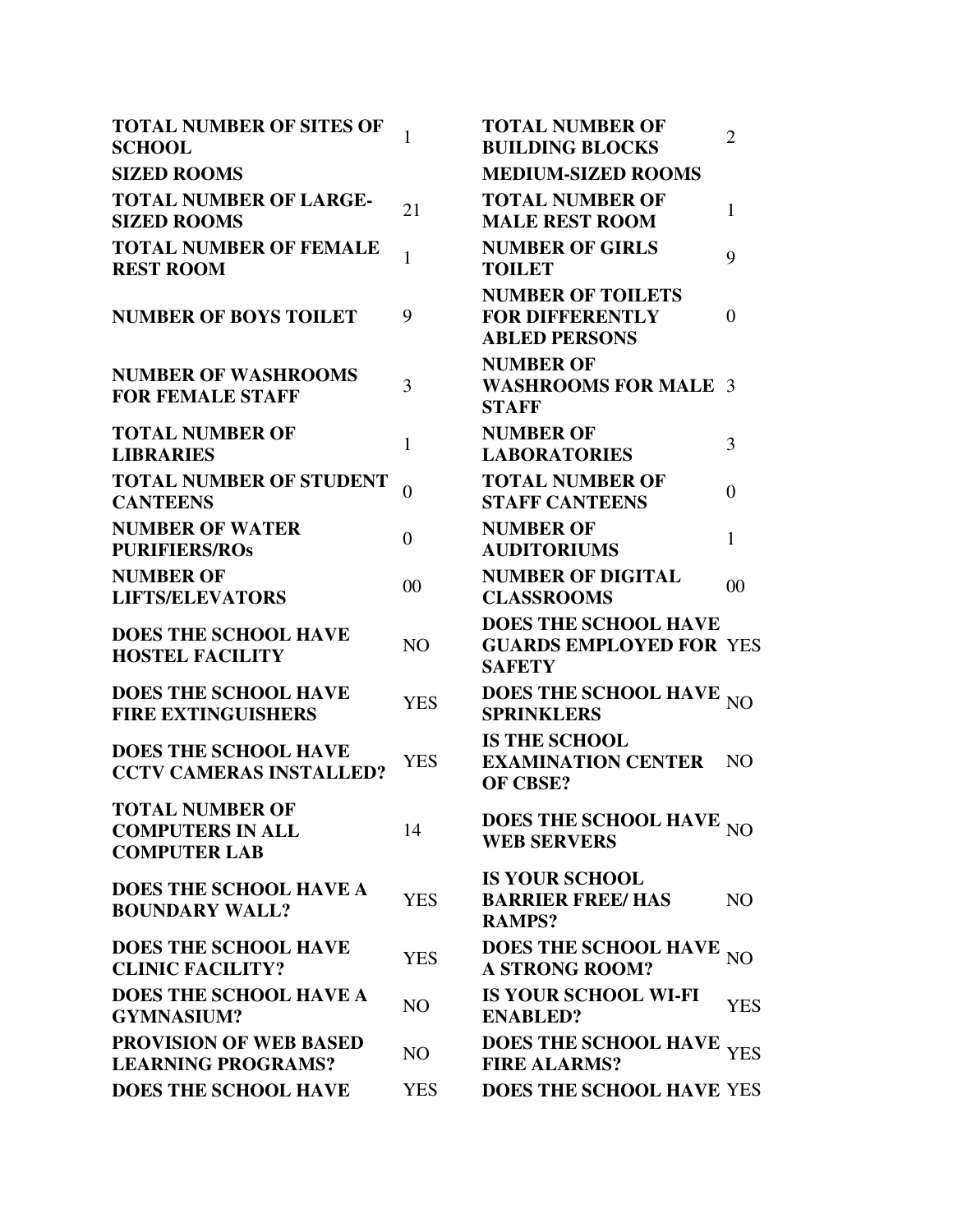| <b>TOTAL NUMBER OF SITES OF</b><br><b>SCHOOL</b>                                                                                                                             | $\mathbf{1}$                 | <b>TOTAL NUMBER OF</b><br><b>BUILDING BLOCKS</b>                                                                    | $\overline{2}$        |
|------------------------------------------------------------------------------------------------------------------------------------------------------------------------------|------------------------------|---------------------------------------------------------------------------------------------------------------------|-----------------------|
| <b>SPORTS FACILITY?</b>                                                                                                                                                      |                              | <b>INDOOR GAMES</b><br><b>FACILITY?</b>                                                                             |                       |
| <b>DOES THE SCHOOL HAVE A</b><br><b>SWIMMING POOL?</b>                                                                                                                       | NO                           | DOES THE SCHOOL HAVE<br><b>DANCE/MUSIC FACILITY?</b>                                                                | <b>YES</b>            |
| <b>TOTAL NUMBER OF BUSES</b><br><b>OWNED</b>                                                                                                                                 | 2262                         | <b>TOTAL NUMBER OF</b><br><b>BUSES HIRED</b>                                                                        | $\overline{0}$        |
| <b>TOTAL NUMBER OF</b><br><b>VANS/MATADORS</b>                                                                                                                               | $\overline{0}$               | <b>TOTAL NUMBER OF</b><br><b>DRIVERS</b>                                                                            | $\overline{4}$        |
| <b>NUMBER OF FEMALE</b><br><b>ATTENDANTS FOR BUS DUTY</b>                                                                                                                    | $\mathbf{1}$                 | <b>NUMBER OF ACTIVITY</b><br><b>ROOMS</b>                                                                           | 1                     |
| <b>NAME OF TRANSPORT</b><br><b>COORDINATOR</b>                                                                                                                               | <b>SUNIL</b><br><b>KUMAR</b> | <b>TRANSPORT</b><br><b>COORDINATOR</b><br><b>CONTACT</b>                                                            | 7018401116            |
| <b>BUILDING SAFETY</b><br><b>CERTIFICATE</b>                                                                                                                                 | <b>VIEW</b>                  | <b>TRANSPORT SAFETY</b><br><b>CERTIFICATE</b>                                                                       | <b>VIEW</b>           |
| <b>ARE THE HEALTH AND</b><br><b>HYGIENE, TOILETS ON ALL</b><br><b>FLOORS, SEPARATE TOILETS</b><br>FOR STAFF, RAMPS,<br>SIGNBOARDS, ETC. BEING<br><b>MAINTAINED PROPERLY?</b> | <b>YES</b>                   | <b>IS THE SCHOOL</b><br><b>INFRASTRUCTURE BEING</b><br><b>USED FOR ANY</b><br><b>COMMERCIAL</b><br><b>ACTIVITY?</b> | N <sub>O</sub>        |
| <b>OTHER DETAILS</b>                                                                                                                                                         |                              |                                                                                                                     |                       |
| <b>TOTAL BOOKS AVAILABLE IN</b><br><b>THE SCHOOL LIBRARY</b>                                                                                                                 | 2262                         | PERIODICALS IN THE<br><b>SCHOOL LIBRARY</b>                                                                         | $\overline{4}$        |
| <b>DAILIES IN THE SCHOOL</b><br><b>LIBRARY</b>                                                                                                                               | $\overline{2}$               | <b>REFERENCE BOOKS IN</b><br><b>THE SCHOOL LIBRARY</b>                                                              | $\overline{2}$        |
| <b>LIBRARY RESOURCES</b>                                                                                                                                                     | $\overline{2}$               | <b>DOES IT HAVE LIBRARY</b><br><b>SOFTWARE</b>                                                                      | N <sub>o</sub>        |
| <b>LIBRARY SIZE (IN SQ.</b><br><b>METERS</b> )                                                                                                                               | 8                            | <b>COMPUTER LAB SIZE (IN</b><br><b>SQ. METERS)</b>                                                                  | 8                     |
| <b>COMPOSITE SCIENCE LAB</b><br><b>SIZE (IN SQ. METERS)</b>                                                                                                                  | $\overline{0}$               | <b>CHEMISTRY LAB SIZE (IN 8)</b><br><b>SQ. METERS)</b>                                                              |                       |
| PHYSICS LAB SIZE (IN SQ.<br><b>METERS</b> )                                                                                                                                  | 8                            | <b>HOW MANY ROOMS</b><br><b>BETWEEN 400 to 500 SQ FT</b>                                                            | $\boldsymbol{\theta}$ |
| <b>DOES IT HAVE LIBRARY</b><br><b>INTERNET</b>                                                                                                                               | NO                           | <b>TOTAL NUMBER OF</b><br><b>LABORATORY</b>                                                                         | $\overline{4}$        |
| <b>WHETHER SCHOOL HAS</b><br><b>SINGLE CONTIGUOUS PLOT ?</b>                                                                                                                 | Yes                          | <b>SCHOOL SITE</b><br>(TEMPORARY/<br><b>PERMANENT</b> )                                                             | <b>PERMANENT</b>      |
| <b>DISTANCE BETWEEN TWO</b>                                                                                                                                                  | $\overline{0}$               | <b>PURPOSE FOR TWO SITES 2</b>                                                                                      |                       |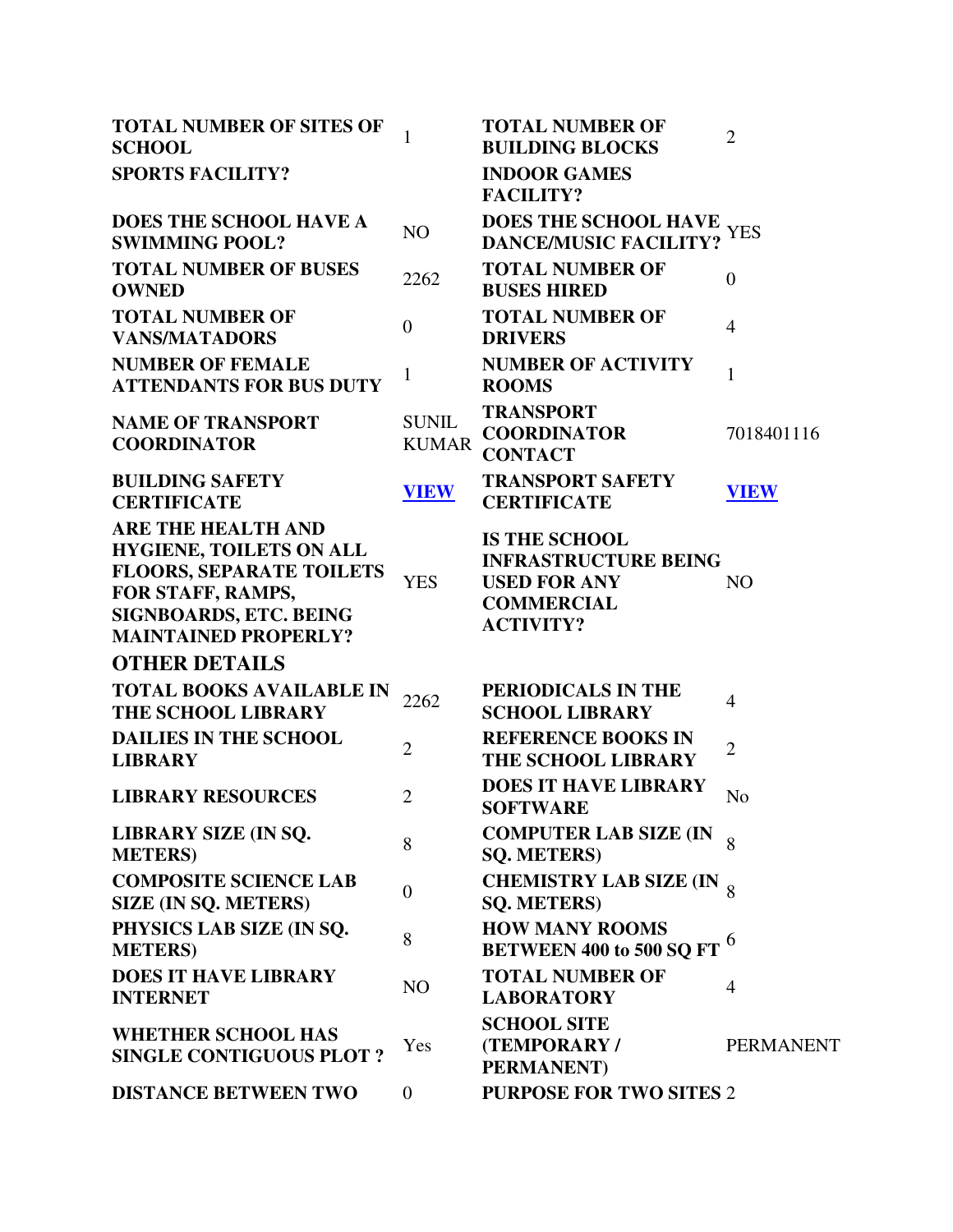| <b>TOTAL NUMBER OF SITES OF</b><br><b>SCHOOL</b>                                                                                  |     | <b>TOTAL NUMBER OF</b><br><b>BUILDING BLOCKS</b>                                                                         |            |
|-----------------------------------------------------------------------------------------------------------------------------------|-----|--------------------------------------------------------------------------------------------------------------------------|------------|
| <b>SITES OF THE SCHOOL</b>                                                                                                        |     | <b>OF THE SCHOOL</b>                                                                                                     |            |
| <b>BIOLOGY LAB SIZE (IN SQ.</b><br><b>METERS</b>                                                                                  | 8   | <b>MATHEMATICS LAB SIZE</b><br>(IN SQ. METERS)                                                                           |            |
| <b>CERTIFYING THAT NO OTHER</b><br><b>INSTITUTION (APART FROM</b><br><b>SCHOOL) IS RUNNING IN THE</b><br><b>CLAIMED LAND AREA</b> | Yes | THE SCHOOL WILL NOT<br><b>RUN ANY BRANCH IN</b><br><b>THE PREVIOUS PLOT</b><br><b>WITH SAME</b><br><b>AFFILIATION NO</b> | <b>Yes</b> |
| <b>HOW MANY ROOMS LESS</b><br>THAN 400 SQ FT                                                                                      | 3   | <b>HOW MANY ROOMS</b><br><b>GREATER THAN 500 SO</b><br>FТ                                                                | 15         |

# **LOCATION DETAILS**

| Dated: 25/09/2021                                    | 43085--MAHARISHI VIDYA MANDIR PUB SCH DHARAMSHALA HP                           |                                                                             |    |
|------------------------------------------------------|--------------------------------------------------------------------------------|-----------------------------------------------------------------------------|----|
| <b>NEAREST</b><br><b>NATIONALISED</b><br><b>BANK</b> | <b>CANARA BANK</b><br><b>DHARAMSHALA</b>                                       | <b>DISTANCE OF BANK</b><br><b>FROM SCHOOL IN KM</b>                         | 10 |
| <b>NEAREST BUS</b><br><b>STATION</b>                 | <b>BUS STAND DHARAMSHALA</b>                                                   | <b>DISTANCE OF BUS</b><br><b>TERMINAL FROM</b><br><b>SCHOOL IN KM</b>       | 10 |
| <b>NEAREST RAILWAY</b><br><b>STATION</b>             | <b>PATHANKOT</b>                                                               | <b>DISTANCE OF RAILWAY</b><br><b>STATION FROM SCHOOL 90</b><br><b>IN KM</b> |    |
| NEAREST AIRPORT GAGGAL AIRPORT                       |                                                                                | <b>DISTANCE OF AIRPORT</b><br><b>FROM SCHOOL IN KM</b>                      | 5  |
|                                                      | DR. RAJENDRA PRASAD<br>NEAREST HOSPITAL GOVT. MEDICAL COLLEGE,<br><b>TANDA</b> | <b>DISTANCE OF HOSPITAL</b><br><b>FROM SCHOOL IN KM</b>                     | 20 |
| <b>NEAREST POLICE</b><br><b>STATION</b>              | <b>KANGRA</b>                                                                  | <b>DISTANCE OF POLICE</b><br><b>STATION FROM SCHOOL 11</b><br><b>IN KM</b>  |    |
| <b>NEAREST METRO</b><br><b>STATION</b>               | N.A.                                                                           | <b>DISTANCE OF METRO</b><br><b>FROM SCHOOL IN KM</b>                        |    |

### **CONTRIBUTION TOWARDS ENVIRONMENT PROTECTION**

**43085--MAHARISHI VIDYA MANDIR PUB SCH DHARAMSHALA HP Dated : 25/09/2021**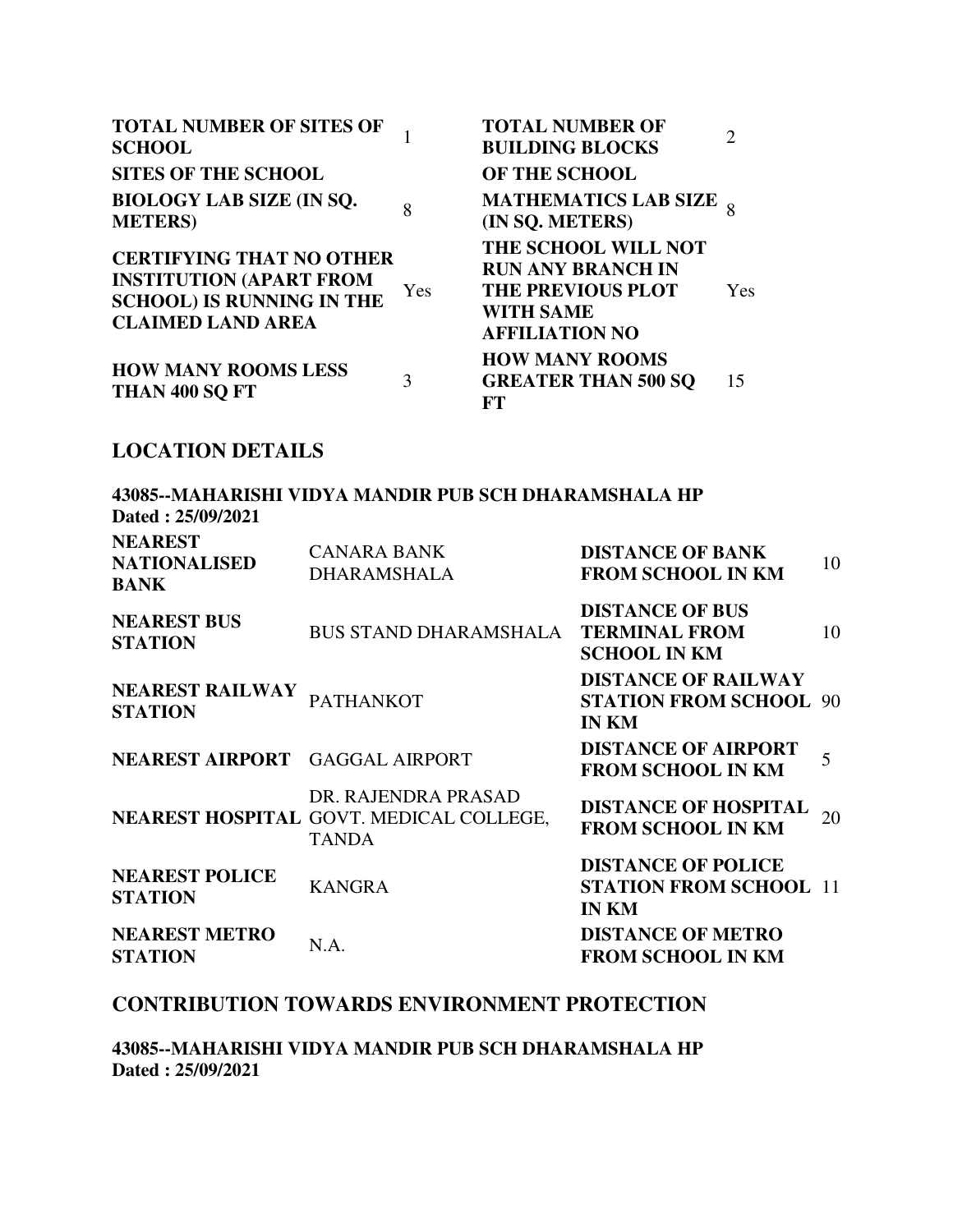**WHETHER RAIN WATER HARVESTING HAS BEEN DONE**  NO **IN THE CAMPUS?**

**WHETHER HARVESTED WATER IS RECYCLED FOR GARDENING, ETC?**

**WHETHER SEGREGATION OF** 

**WHETHER WASTE PAPER IS RECYCLED?** NO

**WHETHER THERE IS PROPER DISPOSAL OF SOLID WASTE?** 

**WHETHER SCHOOL IS USING ENERGY SAVING AND ENERGY EFFICIENT ELECTRICAL EQUIPMENT? WHETHER DRIP IRRIGATION IS THE ONLY MEANS OF WATERING THE GARDEN?**

**WHETHER WASTE WATER FROM RO PLANT FOR DRINKING WATER IS BEING HARVESTED/RECYCLED?**

**WHETHER CHILDREN ARE BEING TAUGHT HOW TO AUDIT THE USE OF WATER AND WHETHER THEY ARE BEING ENCOURAGED TO TAKE IT UP AT HOME?**

**WHETHER ROOF WATER HARVESTING IS BEING UNDERTAKEN BY THE SCHOOL?**

**WHETHER SCHOOL ENSURES** 

NO **MAINTENANCE OF ALL WATER FAUCETS/PIPES ETC TO PREVENT ANY LEAKAGES?** YES

NO

- **WASTE IS DONE AT SOURCE?** YES **WHETHER ORGANIC WASTE IS BEING RECYCLED?** NO
	- **WHETHER SCHOOL IS MAKING EFFORTS TO REDUCE USE OF**
	- **PAPER BY ADOPTING IT SOLUTIONS? YES**

**WHETHER THERE IS A SYSTEM** 

**FOR DISPOSAL OF ELECTRONIC**  NO **WASTE?**

**WHETHER** 

- YES **PLANTATION/GARDENING HAS BEEN DONE IN AND AROUND CAMPUS? YES**
- NO **WHETHER SCHOOL IS USING SOLAR ENERGY?** NO

**WHETHER SCHOOL IS PROMOTING AWARENESS** 

YES **AMONGST CHILDREN AND PARENTS ON ENVIRONMENTAL CONSERVATION AND CLEANLINESS?** YES

**WHETHER CHILDREN ARE** 

YES **TAKING UP WATER AUDITING AT SCHOOL?** NO

| <b>ACADEMICS?</b> | <b>WHETHER ENVIRONMENTAL</b><br><b>LITERACY IS PROMOTED</b><br><b>THROUGH INTEGRATION IN</b> | <b>WHETHER TREES HAVE BEEN</b><br>PLANTED BY STUDENTS, IN<br>YES SCHOOL AT HOME/IN<br>NEIGHBOURHOOD IN THE<br><b>CURRENT ACADEMIC YEAR?</b> | YES        |
|-------------------|----------------------------------------------------------------------------------------------|---------------------------------------------------------------------------------------------------------------------------------------------|------------|
|                   | WHETHER CONSERVATION OF<br><b>ENVIRONMENT IS PROMOTED?</b>                                   | YES TOTAL TREES PLANTED? (BY<br>STUDENTS AND TEACHERS)                                                                                      | 30         |
|                   | <b>TOTAL AMOUNT OF WATER</b>                                                                 | <b>TARGET DATE FOR STOPPING</b>                                                                                                             | 04/15/2022 |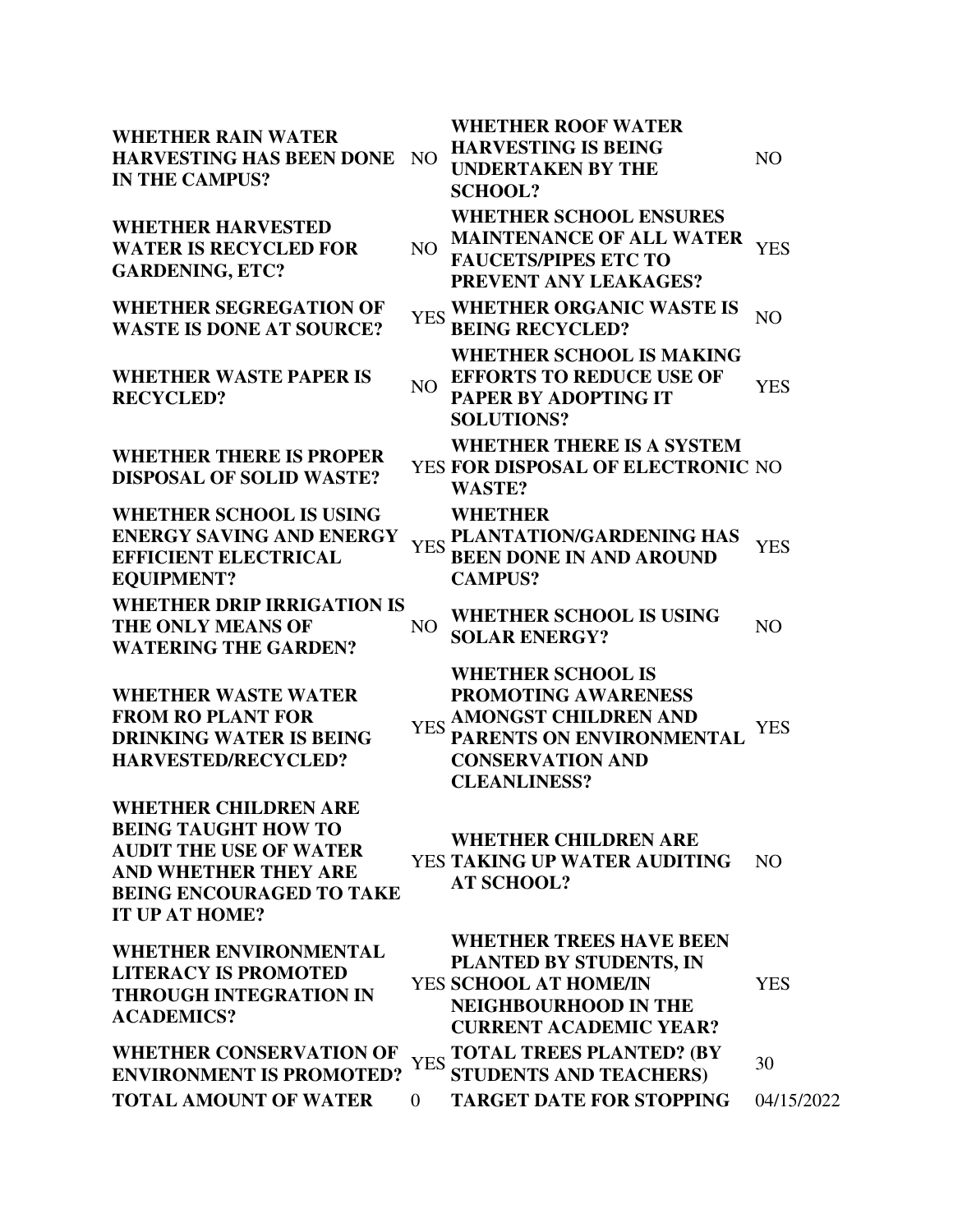| <b>WHETHER RAIN WATER</b><br><b>HARVESTING HAS BEEN DONE</b><br><b>IN THE CAMPUS?</b>                    | N <sub>O</sub>                              | <b>WHETHER ROOF WATER</b><br><b>HARVESTING IS BEING</b><br><b>UNDERTAKEN BY THE</b><br><b>SCHOOL?</b> | N <sub>O</sub>                                                     |
|----------------------------------------------------------------------------------------------------------|---------------------------------------------|-------------------------------------------------------------------------------------------------------|--------------------------------------------------------------------|
| <b>CONSERVED (IN LITRES)? (BY</b><br><b>STUDENTS AND TEACHERS)</b>                                       |                                             | <b>USE OF POLYTHENE</b>                                                                               |                                                                    |
|                                                                                                          |                                             | <b>CHAIRMAN/PRESIDENT'S CORRESPONDENT DETAIL AND SMC</b>                                              |                                                                    |
| Dated: 25/09/2021                                                                                        |                                             | 43085--MAHARISHI VIDYA MANDIR PUB SCH DHARAMSHALA HP                                                  |                                                                    |
| <b>CHAIRMAN/PRESIDENT'S/</b><br><b>CORRESPONDENT NAME</b>                                                | <b>SH CD</b><br><b>SHARMA</b>               | <b>CHAIRMAN/PRESIDENT'S/ VIDYA</b><br><b>CORRESPONDENT</b><br><b>ADDRESS</b>                          | <b>MAHARISHI</b><br><b>MANDIR</b><br><b>SCHOOL</b><br><b>GROUP</b> |
| <b>CHAIRMAN/PRESIDENT'S/</b><br><b>CORRESPONDENT PHONE</b> 01204255969<br>(OFFICE)                       |                                             | <b>CHAIRMAN/PRESIDENT'S/</b><br><b>CORRESPONDENT PHONE 01204255969</b><br>(RESIDENCE)                 |                                                                    |
| <b>SECRETARY NAME</b>                                                                                    | DR GIRISH<br><b>CHANDRA</b><br><b>VERMA</b> | <b>TOTAL MEMBERS</b>                                                                                  | 5                                                                  |
| <b>WHETHER THE SCHOOL MANAGING</b><br><b>COMMITTEE HAS BEEN CONSTITUTED</b><br>AS PER OF REQUIREMENTS OF |                                             | Yes                                                                                                   |                                                                    |

# **SCHOOL WEBSITE INFORMATION**

**AFFILIATION BYE-LAWS?**

|                                                       | 43085--MAHARISHI VIDYA MANDIR PUB SCH DHARAMSHALA HP |                                                     |              |
|-------------------------------------------------------|------------------------------------------------------|-----------------------------------------------------|--------------|
| Dated: 25/09/2021                                     |                                                      |                                                     |              |
| <b>URL OF SCHOOL</b>                                  | www.dharamshalamaharishividyamandi DETAILS OF        |                                                     | Ye           |
| <b>WEBSITE</b>                                        | r.com/in                                             | <b>CURRICULUM</b>                                   | $\mathbf{s}$ |
| <b>SCHOOL MANAGING</b>                                |                                                      | <b>TRANSFER</b>                                     | Ye           |
| <b>COMMITTEE</b>                                      | <b>Yes</b>                                           | <b>CERTIFICATE</b>                                  |              |
| <b>INFORMATION</b>                                    |                                                      | <b>SAMPLE</b>                                       | S            |
| <b>NORMS FOLLOWED FOR</b><br><b>FIXING FEE</b>        | Yes                                                  | <b>SELF</b><br><b>AFFIDAVIT OF</b><br><b>SCHOOL</b> | Ye<br>S      |
| <b>AFFILIATION STATUS</b><br>(MIDDLE/SECONDARY/SE Yes |                                                      | <b>DETAILS OF</b><br><b>INFRASTRUCT</b>             | Ye           |
| <b>NIOR SECONDARY)</b>                                |                                                      | <b>URE</b>                                          | S            |
| <b>DETAILS OF TEACHERS</b>                            | <b>Yes</b>                                           | <b>DETAILS OF</b>                                   | Yе           |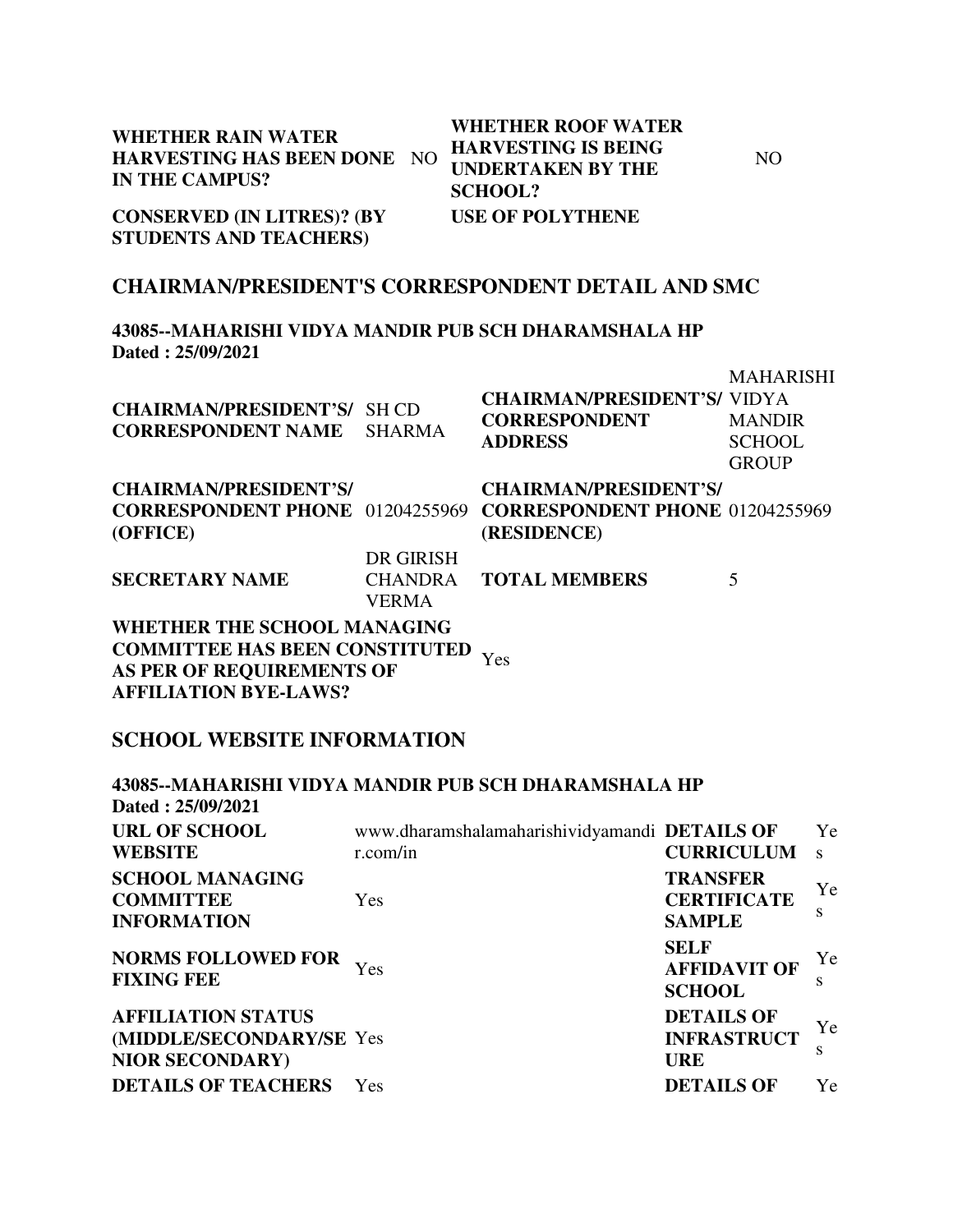| <b>URL OF SCHOOL</b><br><b>WEBSITE</b>                                                      | www.dharamshalamaharishividyamandi DETAILS OF<br>r.com/in                                                                                                                                                                                                        | <b>CURRICULUM</b>                                                                                                                                                                                    | Ye<br>S         |
|---------------------------------------------------------------------------------------------|------------------------------------------------------------------------------------------------------------------------------------------------------------------------------------------------------------------------------------------------------------------|------------------------------------------------------------------------------------------------------------------------------------------------------------------------------------------------------|-----------------|
| <b>INCLUDING</b><br><b>QUALIFICATIONS</b>                                                   |                                                                                                                                                                                                                                                                  | <b>TEACHERS</b><br><b>TRAINING</b>                                                                                                                                                                   | S               |
| <b>THE NUMBER OF</b><br><b>STUDENTS CLASS WISE</b>                                          | Yes                                                                                                                                                                                                                                                              | <b>LIST OF BOOKS</b><br><b>PRESCRIBED IN Ye</b><br><b>VARIOUS</b><br><b>CLASSES</b>                                                                                                                  | S               |
| <b>ANNUAL REPORT</b>                                                                        | Yes                                                                                                                                                                                                                                                              | <b>SCHOOL</b><br><b>CIRCULARS</b>                                                                                                                                                                    | Ye<br>S         |
| <b>POSTAL ADDRESS AND E-</b><br>MAIL, TELEPHONE NOS.<br>OF SCHOOL AND<br><b>AUTHORITIES</b> | Yes                                                                                                                                                                                                                                                              | <b>AS PER THE</b><br><b>SECTION</b> (2.4.9)<br>OF<br><b>AFFILIATION</b><br><b>BYE-LAWS,</b><br><b>INFORMATION</b><br><b>WITH REGARD</b><br><b>TO FEES</b><br><b>CHARGED FOR</b><br><b>EACH CLASS</b> | Ye<br>S         |
| <b>PERIOD OF AFFILIATION Yes</b>                                                            |                                                                                                                                                                                                                                                                  | <b>ACADEMIC</b><br><b>CALENDAR OF</b><br><b>THE SCHOOL</b>                                                                                                                                           | Ye<br>S         |
|                                                                                             | AS PER THE SECTION (2.4.7 (B)) OF AFFILIATION BYE-LAWS, WRITTEN<br>DECLARATION DULY SIGNED BY THE MANAGER AND THE PRINCIPAL TO<br>THE EFFECT THAT THEY HAVE GONE THROUGH THE CONTENTS OF THE<br><b>BOOKS PRESCRIBED BY THE SCHOOL AND OWN THE RESPONSIBILITY</b> |                                                                                                                                                                                                      | Ye<br>${\bf S}$ |
|                                                                                             | ACADEMIC ACHIEVEMENTS; WRITE UP ON ALL EFFORTS MADE IN THE<br>FIELD OF ENVIRONMENT EDUCATION, SPORTS ACHIEVEMENTS,<br>INNOVATIONS, OVERALL RESULTS, PTA ACTIVITIES, IMPORTANT SMC<br>DECISIONS BEEN ADDED IN ANNUAL REPORT OF THE SCHOOL                         |                                                                                                                                                                                                      | N <sub>o</sub>  |
| <b>OTHER VITAL INFORMATION</b>                                                              |                                                                                                                                                                                                                                                                  |                                                                                                                                                                                                      |                 |
| Dated: 25/09/2021                                                                           | 43085--MAHARISHI VIDYA MANDIR PUB SCH DHARAMSHALA HP                                                                                                                                                                                                             |                                                                                                                                                                                                      |                 |
| <b>10th BOARD PASS</b><br><b>PERCENTAGE</b><br>72/91/100<br>(2014/2015/2016)                | <b>12th BOARD PASS</b><br><b>PERCENTAGE</b><br>(2014/2015/2016)                                                                                                                                                                                                  | 58/100/100                                                                                                                                                                                           |                 |

**NAME OF WELLNESS/ACTIVI** YES **TY TEACHER**

**NAME OF GRIEVANCE/COM** MRS NEELAM **PLAINT REDRESSAL OFFICER** PATHANIA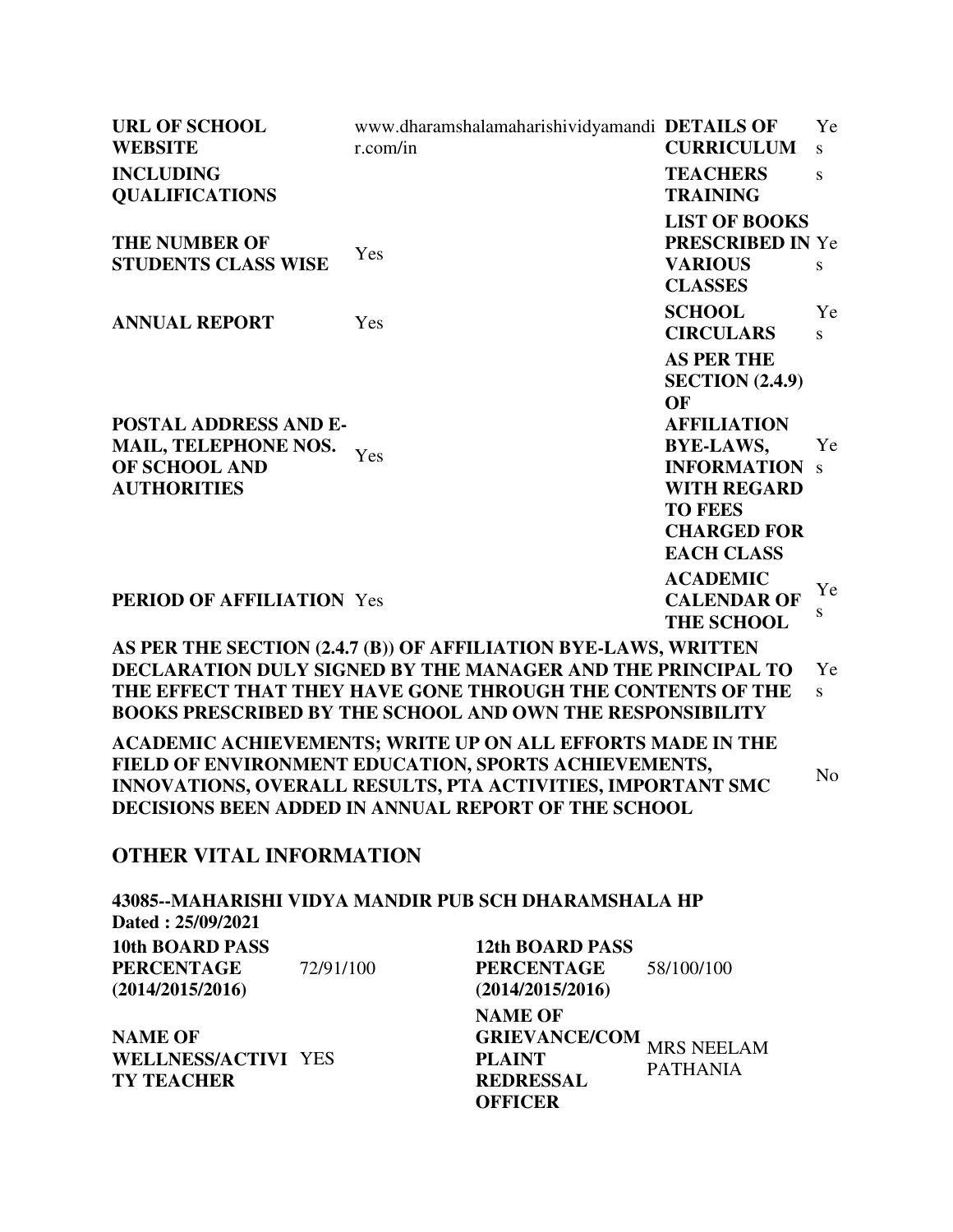**10th BOARD PASS PERCENTAGE (2014/2015/2016)** 72/91/100 **12th BOARD PASS PERCENTAGE (2014/2015/2016)** 58/100/100 **CONTACT NUMBER OF GRIEVANCE/COMP** 9418823674 **LAINT REDRESSAL OFFICER EMAIL ID OF GRIEVANCE/COM PLAINT REDRESSAL OFFICER** mvmdharamshala@mss mail.org **NAME OF HEAD OF SEXUAL HARASSMENT COMMITTEE** MRS MONIKA SHARMA **CONTACT NUMBER OF HEAD OF SEXUAL**  9816287878 **HARASSMENT COMMITTEE EMAIL ID OF HEAD OF SEXUAL HARASSMENT COMMITTEE** mvmdharamshala@m **CONTACT**  ssmail.org **NAME OF PERSON IN CASE OF EMERGENCY** YASHPAL SINGH **CONTACT NUMBER OF CONTACT PERSON IN CASE OF EMERGENCY** 9218878700 **EMAIL ID OF CONTACT PERSON IN CASE OF EMERGENCY** officemvmdharamshala @gmail.com **TOTAL NUMBER OF DOCTORS IN SCHOOL CLINIC** 00 **TOTAL NUMBER OF NURSES IN SCHOOL CLINIC** 00 **TOTAL NUMBER OF BEDS IN SCHOOL CLINIC** 00 **LEVEL OF INVOLVEMENT OF SCHOOL IN CBSE ACTIVITIES** ACTIVE **DO THE TEACHERS GET PROPER GRADE LIKE PGT/TGT AS PER THE CLASSES THEY ARE ENTITLED TO TEACH?** YES **DO THE TEACHERS AND STAFF GET THEIR SALARY WITHIN FIRST WEEK OF THE MONTH? YES DOES THE SCHOOL HAVE EPF FACILITY FOR STAFF YES EPF REGISTRATION NUMBER** UP/17243 **MODE OF SALARY PAYMENT** Bankpayment **NAME OF BANK WITH SALARY ACCOUNT** CANARA BANK **ARE THE SCHOOL** YES **PARENT** YES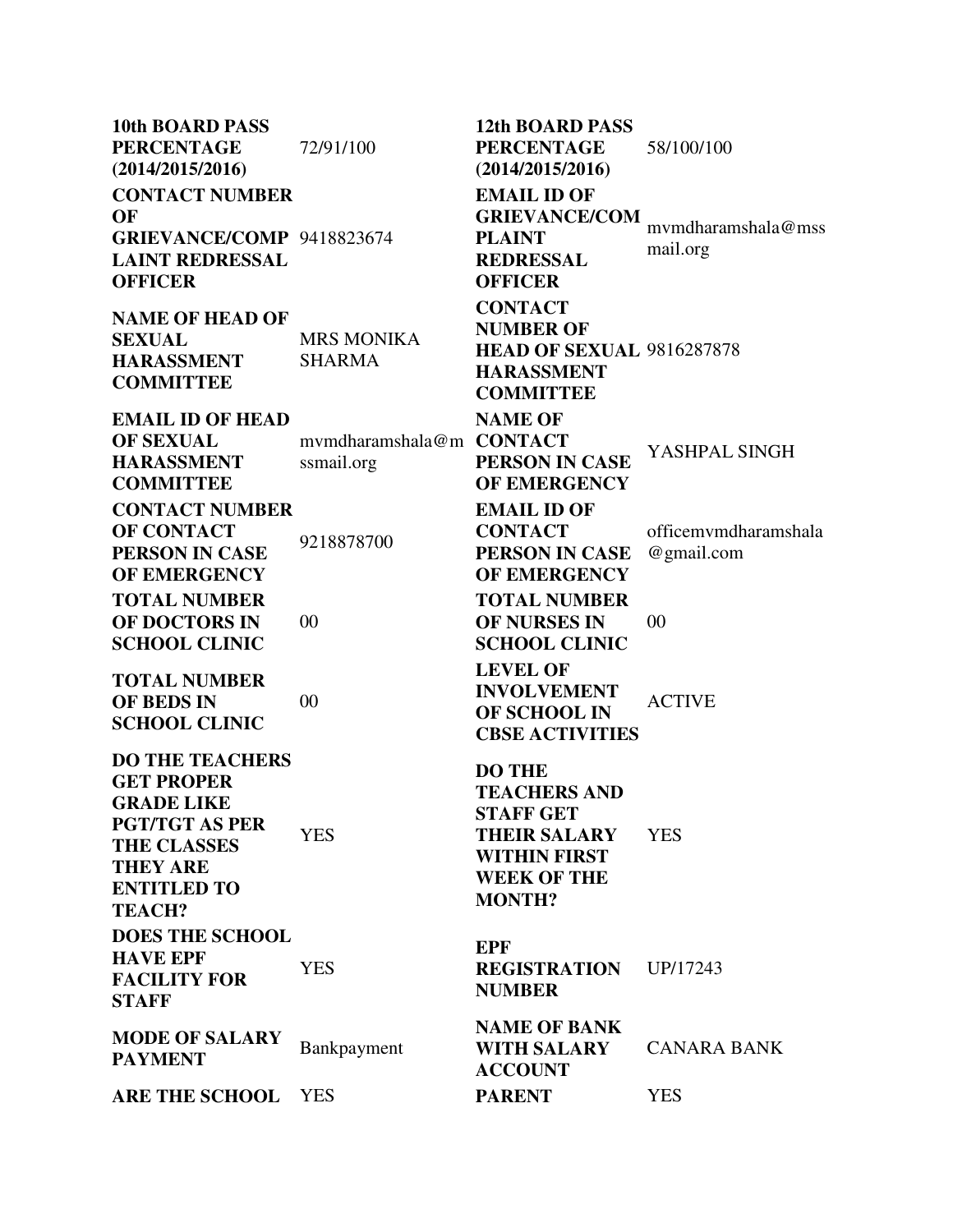| <b>10th BOARD PASS</b>    |                 | <b>12th BOARD PASS</b> |                       |
|---------------------------|-----------------|------------------------|-----------------------|
| <b>PERCENTAGE</b>         | 72/91/100       | <b>PERCENTAGE</b>      | 58/100/100            |
| (2014/2015/2016)          |                 | (2014/2015/2016)       |                       |
| <b>ACCOUNTS</b>           |                 | <b>TEACHERS</b>        |                       |
| <b>AUDITED</b>            |                 | <b>ASSOCIATION AS</b>  |                       |
| <b>REGULARLY?</b>         |                 | <b>PER NORMS</b>       |                       |
| <b>ACADEMIC</b>           | <b>APRIL TO</b> | <b>VACATION</b>        | <b>JULY TO AUGUST</b> |
| <b>SESSION</b>            | <b>MARCH</b>    | <b>PERIOD</b>          |                       |
| <b>AUDITED BALANCE</b>    |                 | <b>STAFF</b>           |                       |
| <b>SHEET OF SCHOOL</b>    | <b>VIEW</b>     | <b>STATEMENT OF</b>    | <b>VIEW</b>           |
|                           |                 | <b>SCHOOL</b>          |                       |
| <b>INCOME AND</b>         |                 | <b>ACADEMIC</b>        |                       |
| <b>EXPENDITURE</b>        | <b>VIEW</b>     | <b>CALENDAR OF</b>     | <b>VIEW</b>           |
| <b>STATEMENT</b>          |                 | <b>SCHOOL</b>          |                       |
| <b>AVAILABILITY OF</b>    |                 |                        |                       |
| <b>STAFF WITH</b>         |                 | <b>WHETHER</b>         |                       |
| <b>KNOWLEDGEOF</b>        |                 | <b>SUFFICIENT</b>      |                       |
| <b>SOFTWARE/SCANN YES</b> |                 | <b>GUARDS</b>          | <b>YES</b>            |
| <b>ING/GEO</b>            |                 | <b>EMPLOYED FOR</b>    |                       |
| <b>TAGGING/INTERNE</b>    |                 | <b>SAFETY?</b>         |                       |
| T?                        |                 |                        |                       |

#### **BEST PRACTICES OF SCHOOL**

Maharishi Vidya Mandir students do Transcendental Meditation for 20 minutes in morning & for 10 minutes in evening. Maharishi Consciousness based education is implemented for all round development of students by exploring their full potential.

# **OTHER INFORMATION**

| <b>MANDATORY ART EDUCATION</b><br>FROM CLASS 1 TO 10 - TWO PERIOD YES ARE AS PER NORMS ((SECTION-<br>A DAY                                                                                   | <b>WHETHER SELECTION OF</b><br><b>TEXTBOOKS FOR ALL GRADES</b><br>2.4.7 (A) OF AFFILIATION BYE-<br>$LAWS$ )?                                                                  | YES.       |
|----------------------------------------------------------------------------------------------------------------------------------------------------------------------------------------------|-------------------------------------------------------------------------------------------------------------------------------------------------------------------------------|------------|
| <b>WHETHER LIST OF PRESCRIBED</b><br><b>BOOKS ARE PUBLISHED ON</b><br><b>SCHOOL WEBSITE WITH WRITTEN</b><br><b>DECLARATION AS PER (SECTION-</b><br>2.4.7 (B) OF AFFILIATION BYE-<br>$LAWS$ ? | <b>WHETHER INFORMATION AS</b><br>PER PARA (2.4.9 OF AFFILIATION<br><b>YES</b><br><b>BYE-LAWS) PUBLISHED ON THE</b><br><b>SCHOOL WEBSITE?</b>                                  | YES        |
| <b>WHETHER ALL GUIDELINES</b><br><b>RELATED TO POCSO ACT</b><br><b>COMPLIED WITH AS PER (SECTION-</b><br><b>14.25 OF AFFILIATION BYE-LAWS)?</b><br><b>WHETHER DISABLED STUDENTS</b>          | <b>WHETHER ANNUAL REPORT</b><br><b>CONTAINS INFORMATION AS</b><br><b>YES</b><br>PER <b>(SECTION-14.5 OF</b><br><b>AFFILIATION BYE-LAWS)?</b><br><b>YES WHETHER IN-SERVICE</b> | YES<br>YES |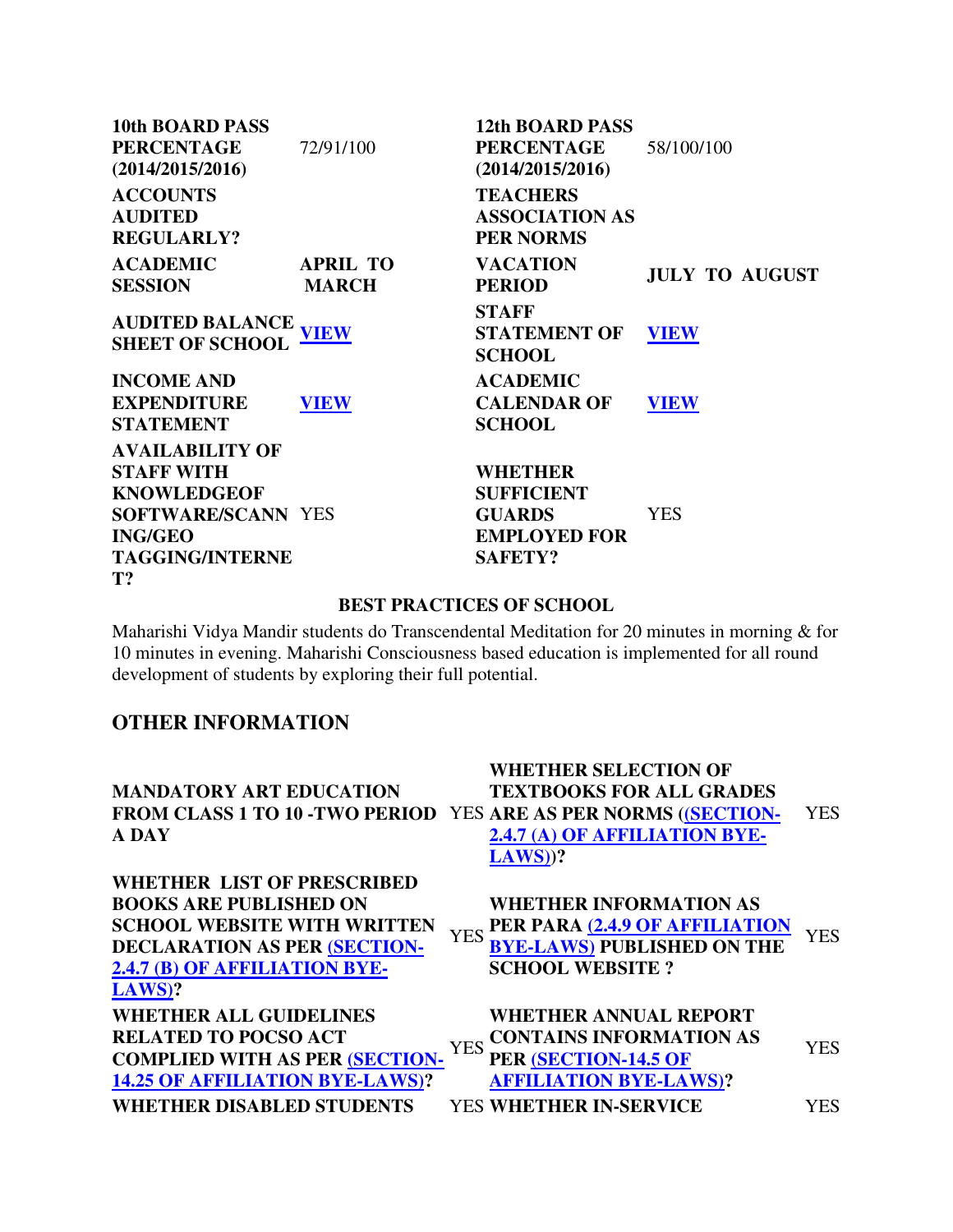|                                        | <b>WHETHER SELECTION OF</b>                                           |      |
|----------------------------------------|-----------------------------------------------------------------------|------|
| <b>MANDATORY ART EDUCATION</b>         | <b>TEXTBOOKS FOR ALL GRADES</b>                                       |      |
|                                        | <b>FROM CLASS 1 TO 10 -TWO PERIOD YES ARE AS PER NORMS ((SECTION-</b> | YES. |
| <b>A DAY</b>                           | 2.4.7 (A) OF AFFILIATION BYE-                                         |      |
|                                        | $LAWS$ )?                                                             |      |
| <b>FACILITATED AS PER (SECTION-</b>    | <b>TRAINING ORGANISED AS</b>                                          |      |
| <b>14.15 OF AFFILIATION BYE-LAWS)?</b> | PER (SECTION-16 OF                                                    |      |

**[AFFILIATION BYE-LAWS\)?](http://cbseaff.nic.in/cbse_aff/attachment/onlineservices/affiliation-Bye-Laws.pdf) WHETHER ANNUAL HEALTH NUMBER OF TEACHERS IN** 

**CHECK-UP OF STUDENTS DONE AND THEIR RECORDS MAINTAINED ?** YES **SCHOOL WHO DOWNLOADED CBSE SHIKSHA VANI** 0

#### **PEDAGOGICAL PLAN**

**ADOPTION OF EXPERIENTIAL LEARNING PEDAGOGY -IN WHICH GRADES**

**NUMBER OF TEACHERS TRAINED ON THE ANNUAL THEME OF CBSE - EXPERIMENTAL LEARNING AND INNOVATIVE PEDAGOGY**

**WHETHER ANNUAL PEDAGOGICAL PLANS PREPARED, SUBMITTED AND IMPLEMENTATED ?** NO

0

#### **FEE STRUCTURE OF SCHOOL**

**43085--MAHARISHI VIDYA MANDIR PUB SCH DHARAMSHALA HP Dated : 25/09/2021**

| <b>CLASS</b>                      | <b>ADMISSION</b><br><b>FEE</b><br>(in Rupees) | <b>TUITION YEARLY</b><br>FEE<br>(in<br><b>Rupees</b> ) | <b>DEVELOPMENT</b><br><b>CHARGES</b><br>(in Rupees) | <b>ANNUAL/MONTHLY</b><br><b>OTHER CHARGES FOR</b><br><b>OTHER FACILITIES</b><br>(in Rupees) |
|-----------------------------------|-----------------------------------------------|--------------------------------------------------------|-----------------------------------------------------|---------------------------------------------------------------------------------------------|
| <b>PRIMARY</b>                    | 4000                                          | 1100                                                   | $\theta$                                            | 0                                                                                           |
| <b>MIDDLE</b>                     | 4000                                          | 1300                                                   | 0                                                   | 0                                                                                           |
| <b>SECONDARY 4000</b>             |                                               | 1400                                                   |                                                     | 0                                                                                           |
| <b>SENIOR</b><br><b>SECONDARY</b> | 4000                                          | 1900                                                   |                                                     | 0                                                                                           |

#### **PHOTO OF SCHOOL**

**43085--MAHARISHI VIDYA MANDIR PUB SCH DHARAMSHALA HP Dated :** SCHOOL PHOTOS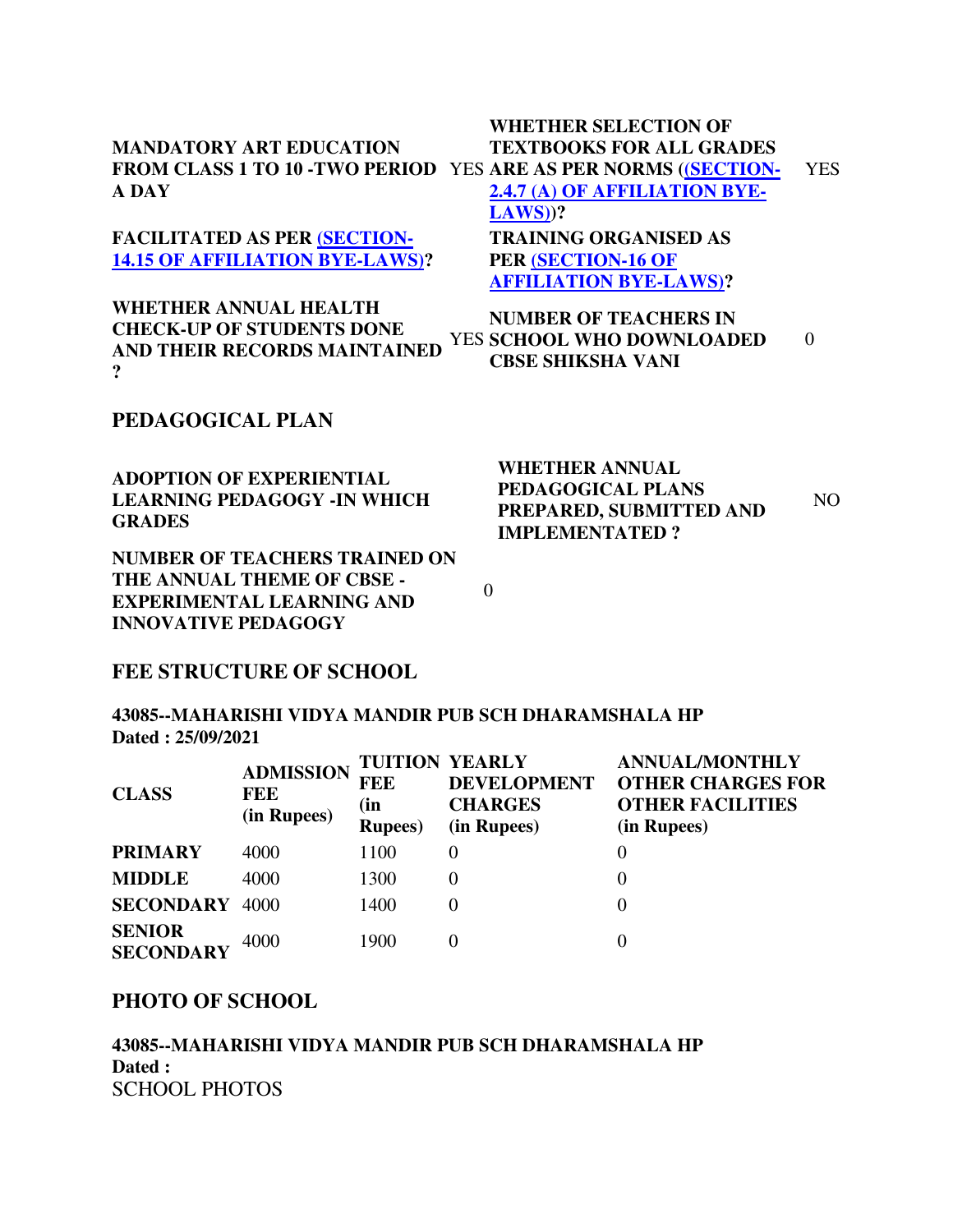GEO-TAGGED PHOTO

PLAYGROUND PHOTO

## LIBRARY PHOTO

# SCIENCE LAB PHOTO

#### VIDEO

# PHYSICS LAB PHOTO

### CHEMISTRY LAB PHOTO

# BIOLOGY LAB PHOTO

## TOILET PHOTO

## **ADDITIONAL INFORMATION**

| 43085--MAHARISHI VIDYA MANDIR PUB SCH DHARAMSHALA HP |                    |  |  |
|------------------------------------------------------|--------------------|--|--|
| Dated: 23/09/2021                                    |                    |  |  |
| <b>U-DISE CODE</b>                                   | 02020609101        |  |  |
| SCHOOL LOCATED IN RURAL OR URBAN AREA                | <b>RURAL</b>       |  |  |
| HABITATION NAME/MOHALLA                              | Khatehar           |  |  |
| VILLAGE NAME (FOR RURAL)/WARD NUMBER<br>(FOR URBAN)  | Khatehar           |  |  |
| VILLAGE PANCHAYAT NAME (FOR RURAL)                   | Dhagwar            |  |  |
| PIN CODE                                             | 176001             |  |  |
| <b>CLUSTER RESOURCE CENTER NAME</b>                  | <b>GPS Kandrer</b> |  |  |
| CD BLOCK MANDAL/TALUKA NAME                          | <b>Dharamshala</b> |  |  |
| EDUCATIONAL ZONE/MANDAL/TALUKA NAME                  | <b>Dharamshala</b> |  |  |
| ASSEMBLY CONSTITUENCY                                | Dharamshala        |  |  |
| <b>MUNICIPALITY</b>                                  | Dharamshala        |  |  |
| IS THIS SCHOOL APPROACHABLE BY ALL                   | YES                |  |  |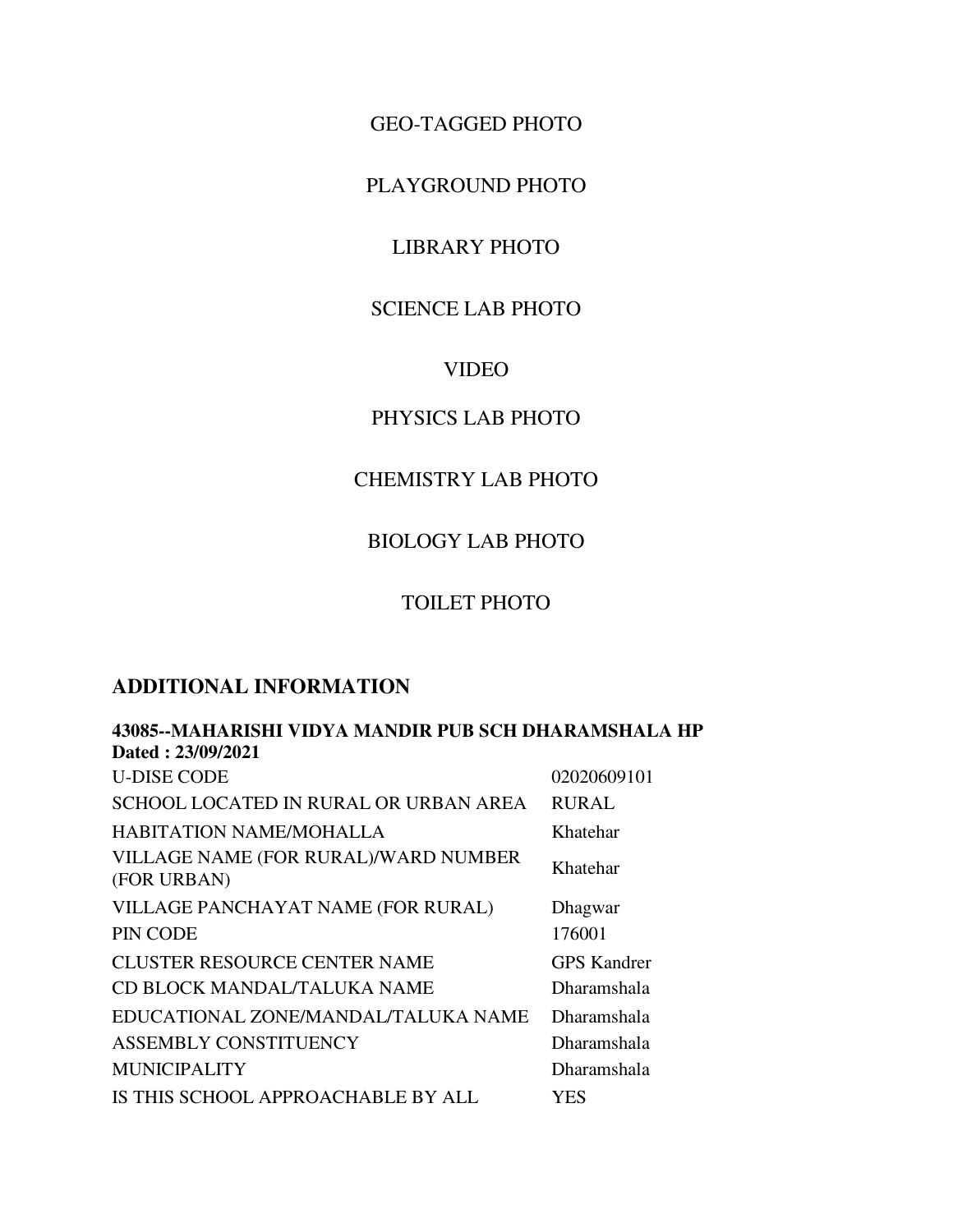WEATHER ROAD IS THIS A SPECIAL SCHOOL FOR CWSN NO IS THIS A SHIFT SCHOOL NO IS THIS A RESIDENTIAL SCHOOL NO TYPE OF RESIDENTIAL SCHOOL OTHERS IS THIS A RELIGIOUS MINORITY SCHOOL NO TYPE OF RELIGIOUS MINORITY SCHOOL OTHERS NUMBER OF ACADEMIC INSPECTIONS DURING NUMBER OF ACADEMIC INSPECTIONS DURING 0 NUMBER OF VISITS BY CRC COORDINATOR NUMBER OF VISITS BT CRC COORDINATOR 0 NUMBER OF VISITS BY BLOCK LEVEL OFFICER NUMBER OF VISITS BY BLOCK LEVEL OFFICER<br>DURING LAST ACADEMIC YEAR

## **SCHOOL PARTICULARS FOR ELEMENTARY SCHOOLS ONLY**

| 43003--MAHANISHI YIDTA MANDIN FUD SCH DHANAMSHALA HF           |                |
|----------------------------------------------------------------|----------------|
| Dated: 23/09/2021                                              |                |
| NUMBER OF INSTRUCTIONAL DAYS DURING LAST ACADEMIC              | 226            |
| <b>YEAR</b>                                                    |                |
| SCHOOL HOURS FOR CHILDREN PER DAY (CURRENT YEAR)               | 6              |
| SCHOOL HOURS FOR TEACHERS PER DAY (CURRENT YEAR)               | 6              |
| ARE PUPIL CUMULATIVE RECORDS BEING MAINTAINED?                 | <b>YES</b>     |
| ARE PUPIL CUMULATIVE RECORDS SHARED WITH PARENTS?              | <b>YES</b>     |
| NUMBER OF STUDENTS PROVIDED IN SPECIAL TRAINING                | $\theta$       |
| (CURRENT YEAR)                                                 |                |
| NUMBER OF STUDENTS ENROLLED IN SPECIAL TRAINING                | $\theta$       |
| (PREVIOUS YEAR)                                                |                |
| NUMBER OF STUDENTS COMPLETED SPECIAL TRAINING                  | $\Omega$       |
| (PREVIOUS YEAR)                                                |                |
| HAS SCHOOL MANAGEMENT COMMITTEE (SMC) BEEN                     | <b>YES</b>     |
| CONSTITUTED?                                                   |                |
| LANGUAGES TAUGHT AT PRIMARY STAGE: MENTION THE NAME            | NO <sub></sub> |
| OF LANGUAGE <b>OPTIONAL</b>                                    |                |
| IS ANGANWADI CENTRE IN OR ADJACENT TO                          | N <sub>O</sub> |
| <b>SCHOOL? OPTIONAL</b>                                        |                |
| NUMBER OF MEETINGS HELD BY SMC DURING LAST ACADEMIC            | $\theta$       |
| <b>YEAR</b>                                                    |                |
| WHETHER SMC PREPARE THE SCHOOL DEVELOPMENT PLAN                | N <sub>O</sub> |
| WHETHER SEPARATE BANK ACCOUNT FOR SMC NO IF YES, PROVIDE THESE |                |

**43085--MAHARISHI VIDYA MANDIR PUB SCH DHARAMSHALA HP**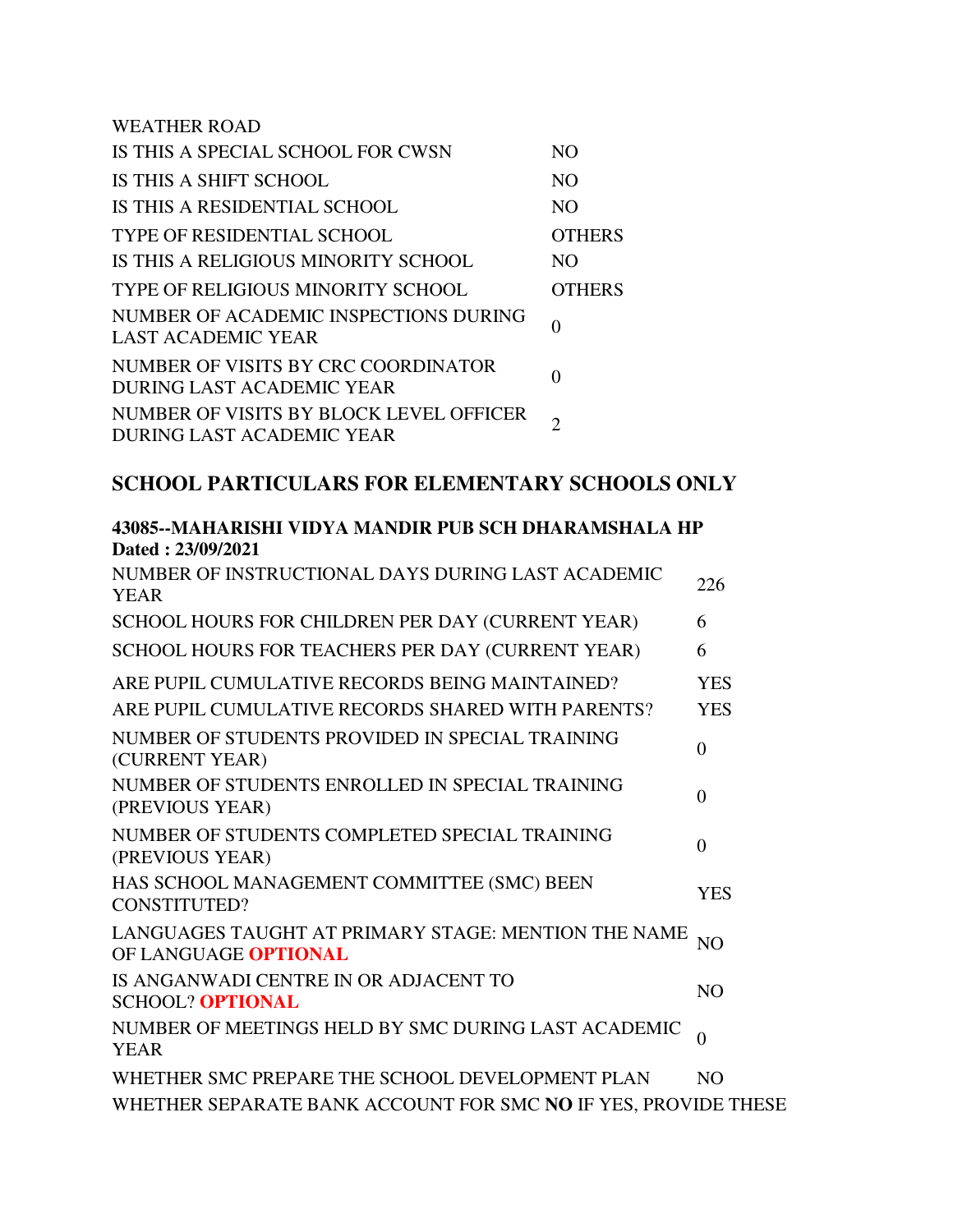DETAILS BANK NAME ACCOUNT HOLDER'S NAME BANK ACCOUNT NUMBER IFSC CODE

| WHEN WAS THE TEXTBOOK RECEIVED FOR CURRENT YEAR?                                              | <b>NOT RECEIVED</b> |
|-----------------------------------------------------------------------------------------------|---------------------|
| WHETHER COMPLETE SET OF FREE TEXT BOOKS FOR TEACHERS NO<br>LEARNING EQUIPMENT (TLE) RECEIVED? |                     |
| WHETHER TLE RECEIVED FOR EACH GRADE?                                                          | NO.                 |
| WHETHER PLAY MATERIAL GAMES AND SPORTS MATERIAL<br><b>AVAILABLE FOR EACH GRADE?</b>           | <b>YES</b>          |
| ARE THE MAJORITY OF PUPILS TAUGHT THROUGH THEIR<br>MOTHER TONGUE AT PRIMARY STAGE? OPTIONAL   | NO.                 |

## **SCHOOL PARTICULARS FOR SECONDARY AND HIGHER SECONDARY SCHOOLS ONLY**

| 43085--MAHARISHI VIDYA MANDIR PUB SCH DHARAMSHALA HP<br>Dated: 23/09/2021                           |     |
|-----------------------------------------------------------------------------------------------------|-----|
| NUMBER OF INSTRUCTIONAL DAYS DURING LAST<br><b>ACADEMIC YEAR</b>                                    | 226 |
| SCHOOL HOURS FOR CHILDREN PER DAY (CURRENT<br>YEAR)                                                 | 6   |
| SCHOOL HOURS FOR TEACHERS PER DAY (CURRENT<br>YEAR)                                                 | 6   |
| ARE SCHOOL MANAGEMENT COMMITTEE (SMC) AND<br>SCHOOL MANAGEMENT DEVELOPMENT COMMITTE<br>(SMDC) SAME? | YES |
| IF NO, UPLOAD DETAILS OF SMDC                                                                       |     |

### **PHYSICAL FACILITIES AND EQUIPMENTS**

**43085--MAHARISHI VIDYA MANDIR PUB SCH DHARAMSHALA HP Dated : 25/09/2021** NUMBER OF CLASSROOMS BY CONDITION **PUCCA PARTIALLY PUCCA KUCHCHA TENT**  Good Condition

Good Condition

Good Condition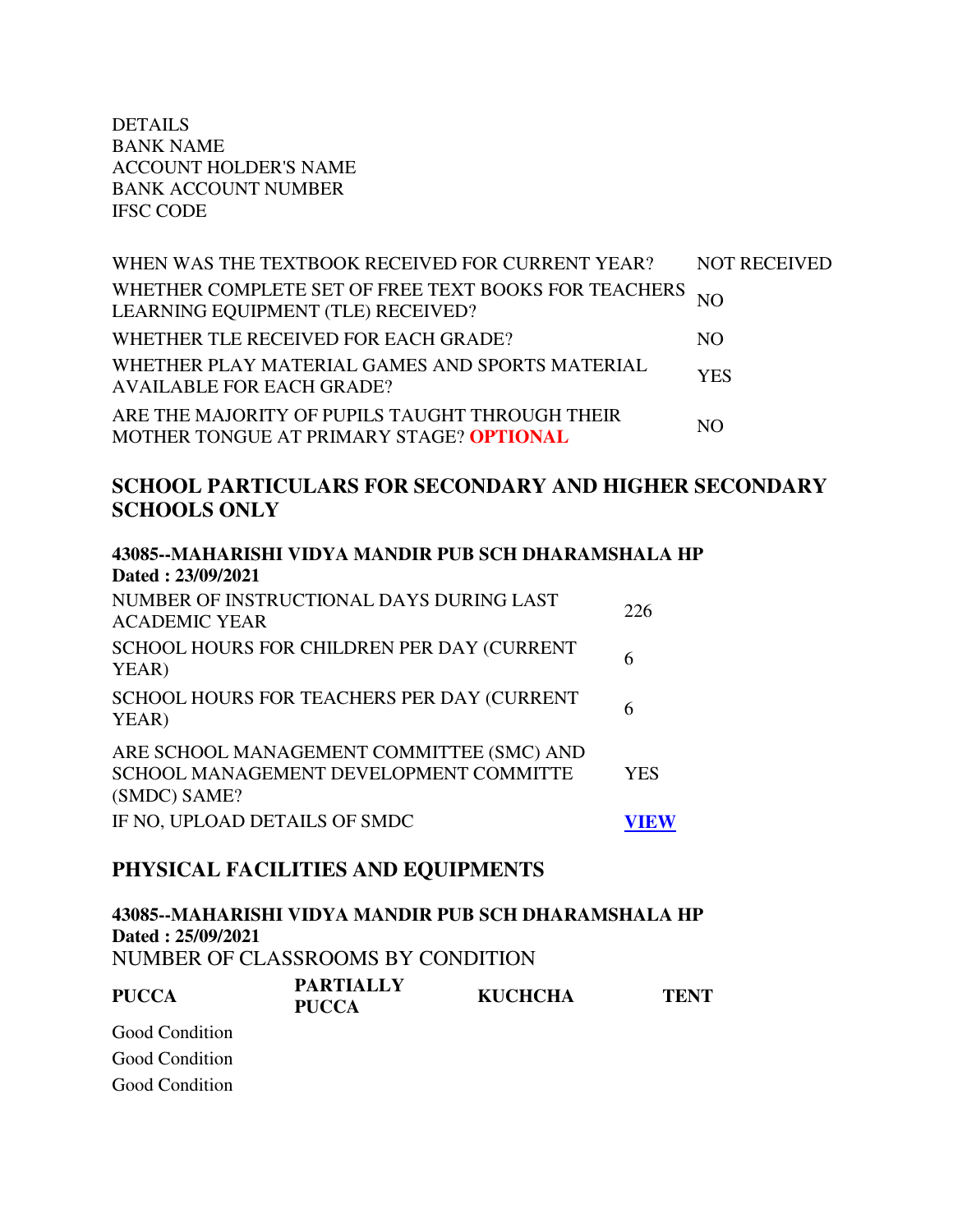| IS LAND AVAILABLE FOR EXPANSION OF SCHOOL<br><b>ACTIVITIES?</b>           |                | <b>YES</b> |
|---------------------------------------------------------------------------|----------------|------------|
| IS SEPARATE ROOM AVAILABLE FOR PRINCIPAL/HEAD<br>TEACHER?                 |                | <b>YES</b> |
| IS SEPARATE ROOM AVAILABLE FOR VICE<br>PRINCIPAL/ASSISTANT HEAD TEACHER?  |                | <b>YES</b> |
| IS SEPARATE ROOM AVAILABLE FOR CRAFTS/CO<br><b>CURRICULAR ACTIVITIES?</b> |                | <b>YES</b> |
| IS STAFF QUARTERS AVAILABLE?                                              |                | NO.        |
| IS HAND WASHING FACILITY AVAILABLE NEAR<br>TOILET/URINALS?                |                | <b>YES</b> |
| IS ELECTRICITY CONNECTION AVAILABLE?                                      |                | <b>YES</b> |
| IS AUDIO/VISUAL/PUBLIC ADDRESS<br><b>SYSTEM AVAILABLE?</b>                | <b>YES</b>     |            |
| IS LCD PROJECTOR AVAILABLE?                                               | N <sub>O</sub> |            |
| <b>NUMBER OF AVAILABLE PRINTERS</b>                                       | 3              |            |
| <b>SPEED OF AVAILABLE PRINTERS</b>                                        | 20-40 PPM      |            |
| <b>NUMBER OF PHOTOCOPIERS</b><br><b>AVAILABLE</b>                         | $\overline{2}$ |            |
| IS LEASE LINE AVAILABLE?                                                  | N <sub>O</sub> |            |
| SPEED OF LEASE LINE (IF AVAILABLE)                                        | 0              |            |
| <b>IS SCANNER AVAILABLE?</b>                                              | <b>YES</b>     |            |
| <b>IS RAIN WATER HARVESTING</b><br><b>IMPLEMENTED?</b>                    | N <sub>O</sub> |            |

# **ENROLLMENT INFORMATION**

| 43085--MAHARISHI VIDYA MANDIR PUB SCH DHARAMSHALA HP<br>Dated: 25/09/2021 |                          |          |  |    |          |   |                                          |  |
|---------------------------------------------------------------------------|--------------------------|----------|--|----|----------|---|------------------------------------------|--|
| <b>CATEGORY WISE STUDENTS</b>                                             |                          |          |  |    |          |   |                                          |  |
| <b>CLASS</b>                                                              | <b>GENERAL SC ST OBC</b> |          |  |    |          |   |                                          |  |
| <b>PRIMARY</b>                                                            | 20                       | 9        |  | 46 |          |   |                                          |  |
| <b>MIDDLE</b>                                                             | 18                       | 05.0     |  | 34 |          |   |                                          |  |
| <b>SECONDARY</b>                                                          | 09                       | 050      |  | 23 |          |   |                                          |  |
| <b>SENIOR SECONDARY 5</b><br>17<br>$\mathcal{D}_{\mathcal{L}}$<br>0       |                          |          |  |    |          |   |                                          |  |
| <b>MINORITY GROUP WISE STUDENTS</b>                                       |                          |          |  |    |          |   |                                          |  |
| <b>CLASS</b>                                                              |                          |          |  |    |          |   | <b>MUSLIM CHRISTIAN SIKH JAIN OTHERS</b> |  |
| <b>PRIMARY</b>                                                            | 0                        | $\Omega$ |  |    | $\Omega$ | 0 | $\Omega$                                 |  |
| <b>MIDDLE</b>                                                             | 0                        | 0        |  |    | 01       | 0 | $\Omega$                                 |  |
| <b>SECONDARY</b>                                                          |                          |          |  |    |          | 0 |                                          |  |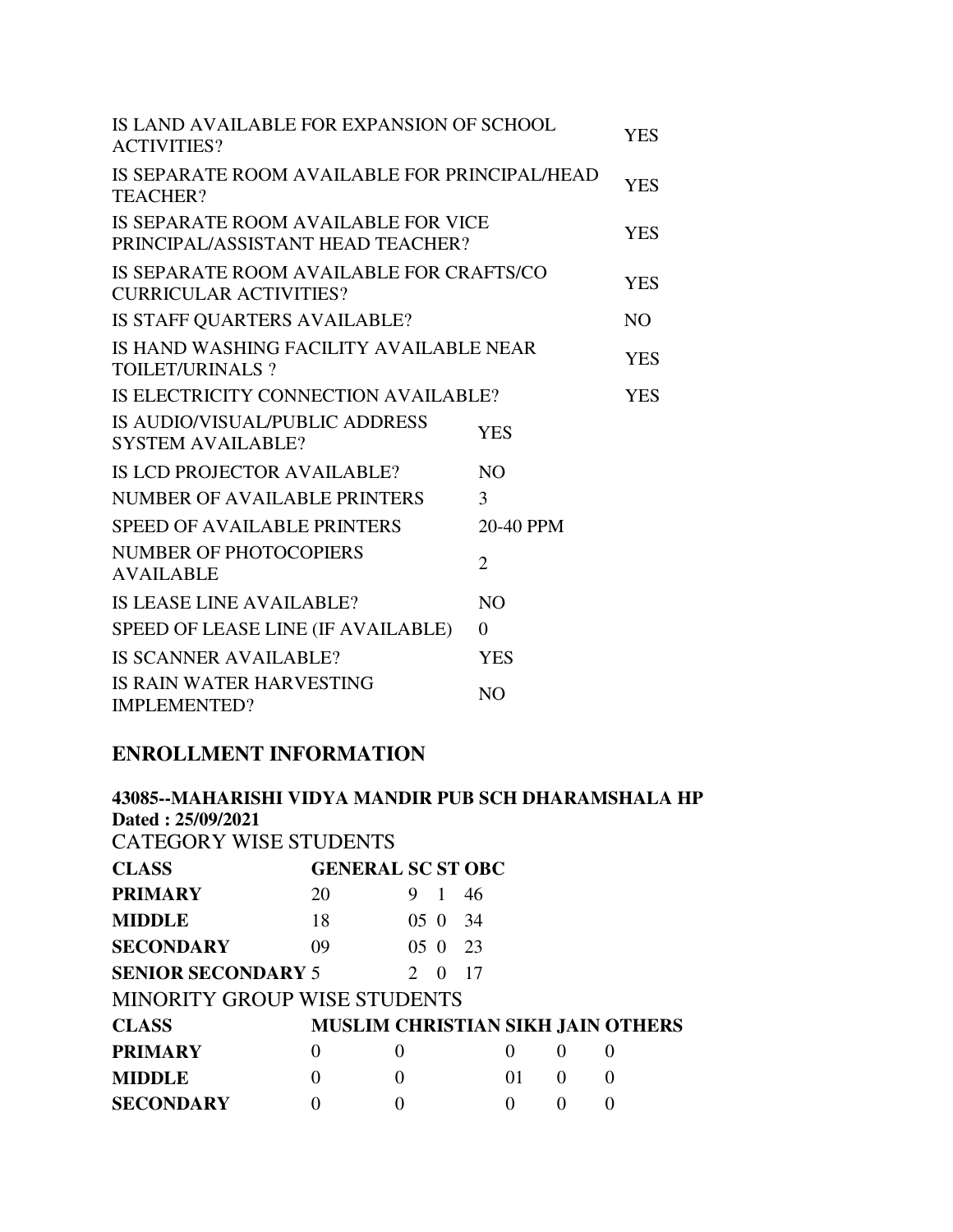**SENIOR SECONDARY** 0 0 01 0 0 CHILDREN WITH SPECIAL NEEDS

| <b>CLA</b><br><b>SS</b> | <b>ENT</b> | VISUAL SPEECH<br><b>IMPAIRM IMPAIRM</b><br><b>ENT</b> | <b>LOCOMO HEARIN</b><br><b>TIVE</b><br><b>ENT</b> | G<br><b>IMPAIRM IMPAIRM</b><br><b>ENT</b> | <b>CEREB</b><br><b>RAL</b><br><b>PALSY</b> | <b>LEARNI</b><br><b>NG</b><br><b>ITY</b> | <b>AUTI</b> | <b>MULTIPL</b><br>E<br>DISABIL SM DISABILI<br><b>TIES</b> |
|-------------------------|------------|-------------------------------------------------------|---------------------------------------------------|-------------------------------------------|--------------------------------------------|------------------------------------------|-------------|-----------------------------------------------------------|
| $\mathbf{1}$            |            |                                                       |                                                   |                                           |                                            |                                          |             |                                                           |
| $\overline{2}$          |            |                                                       |                                                   |                                           |                                            |                                          |             |                                                           |
| 3                       |            |                                                       |                                                   |                                           |                                            |                                          |             |                                                           |
| $\overline{4}$          |            |                                                       |                                                   |                                           |                                            |                                          |             |                                                           |
| 5                       |            |                                                       |                                                   |                                           |                                            |                                          |             |                                                           |
| 6                       |            |                                                       |                                                   |                                           |                                            |                                          |             |                                                           |
| $\tau$                  |            |                                                       |                                                   |                                           |                                            |                                          |             |                                                           |
| 8                       |            |                                                       |                                                   |                                           |                                            |                                          |             |                                                           |
| 9                       |            |                                                       |                                                   |                                           |                                            |                                          |             |                                                           |
| 10                      |            |                                                       |                                                   |                                           |                                            |                                          |             |                                                           |
| 11                      |            |                                                       |                                                   |                                           |                                            |                                          |             |                                                           |
| 12                      |            |                                                       |                                                   |                                           |                                            |                                          |             |                                                           |

#### **MID DAY MEAL INFORMATION(Only for Government and Aided Schools)**

#### **43085--MAHARISHI VIDYA MANDIR PUB SCH DHARAMSHALA HP Dated : 25/09/2021**

STATUS OF KITCHEN SHED(If meal prepared in school) NOT AVAILABLE SOURCE OF MDM(If meal not OTHERS<br>prepared in school)

#### **SPORTS INFORMATION**

#### **43085--MAHARISHI VIDYA MANDIR PUB SCH DHARAMSHALA HP Dated : 25/09/2021**

|  | $\begin{tabular}{lllllllllll} $\Box$ & $\boxbox{$\bowtie$} & $\boxbox{$\bowtie$} & $\boxbox{$\bowtie$} & $\boxbox{$\bowtie$} & $\boxbox{$\bowtie$} & $\boxbox{$\bowtie$} & $\boxbox{$\bowtie$} & $\boxbox{$\bowtie$} & $\boxbox{$\bowtie$} \\ \textbf{AERO ATHLE BASKET CHES FOOTB HAND} & $\boxbox{$\bowtie$} & $\boxbox{$\bowtie$} & $\boxbox{$\bowtie$} & $\text{SWIMM LE VOLLEY} \\ \textbf{BICS TICS} & \textbf{BALL} & \textbf{S} & \textbf{ALL} & \textbf{BALL} & \textbf{BALL} & \$                                                                                                                                                                                                            |  |  |  |            |  |
|--|--------------------------------------------------------------------------------------------------------------------------------------------------------------------------------------------------------------------------------------------------------------------------------------------------------------------------------------------------------------------------------------------------------------------------------------------------------------------------------------------------------------------------------------------------------------------------------------------------------------------------------------------------------------------------------------------------------|--|--|--|------------|--|
|  |                                                                                                                                                                                                                                                                                                                                                                                                                                                                                                                                                                                                                                                                                                        |  |  |  |            |  |
|  |                                                                                                                                                                                                                                                                                                                                                                                                                                                                                                                                                                                                                                                                                                        |  |  |  |            |  |
|  |                                                                                                                                                                                                                                                                                                                                                                                                                                                                                                                                                                                                                                                                                                        |  |  |  | <b>NIS</b> |  |
|  | $\begin{array}{lllllllll} \Box\ \textcolor{red}{\blacktriangleright}\ \textcolor{red}{\blacktriangleleft}\ \textcolor{red}{\blacktriangleleft}\ \textcolor{red}{\blacktriangleleft}\ \textcolor{red}{\blacktriangleleft}\ \textcolor{red}{\blacktriangleleft}\ \textcolor{red}{\blacktriangleleft}\ \textcolor{red}{\blacktriangleleft}\ \textcolor{red}{\blacktriangleleft}\ \textcolor{red}{\blacktriangleleft}\ \textcolor{red}{\blacktriangleleft}\ \textcolor{red}{\blacktriangleleft}\ \textcolor{red}{\blacktriangleleft}\ \textcolor{red}{\blacktriangleleft}\ \textcolor{red}{\mathsf{INR}}\ \textcolor{red}{\blacktriangleleft}\ \textcolor{red}{\mathsf{INR}}\ \textcolor{red}{\mathsf{ORD$ |  |  |  |            |  |
|  |                                                                                                                                                                                                                                                                                                                                                                                                                                                                                                                                                                                                                                                                                                        |  |  |  |            |  |
|  |                                                                                                                                                                                                                                                                                                                                                                                                                                                                                                                                                                                                                                                                                                        |  |  |  |            |  |